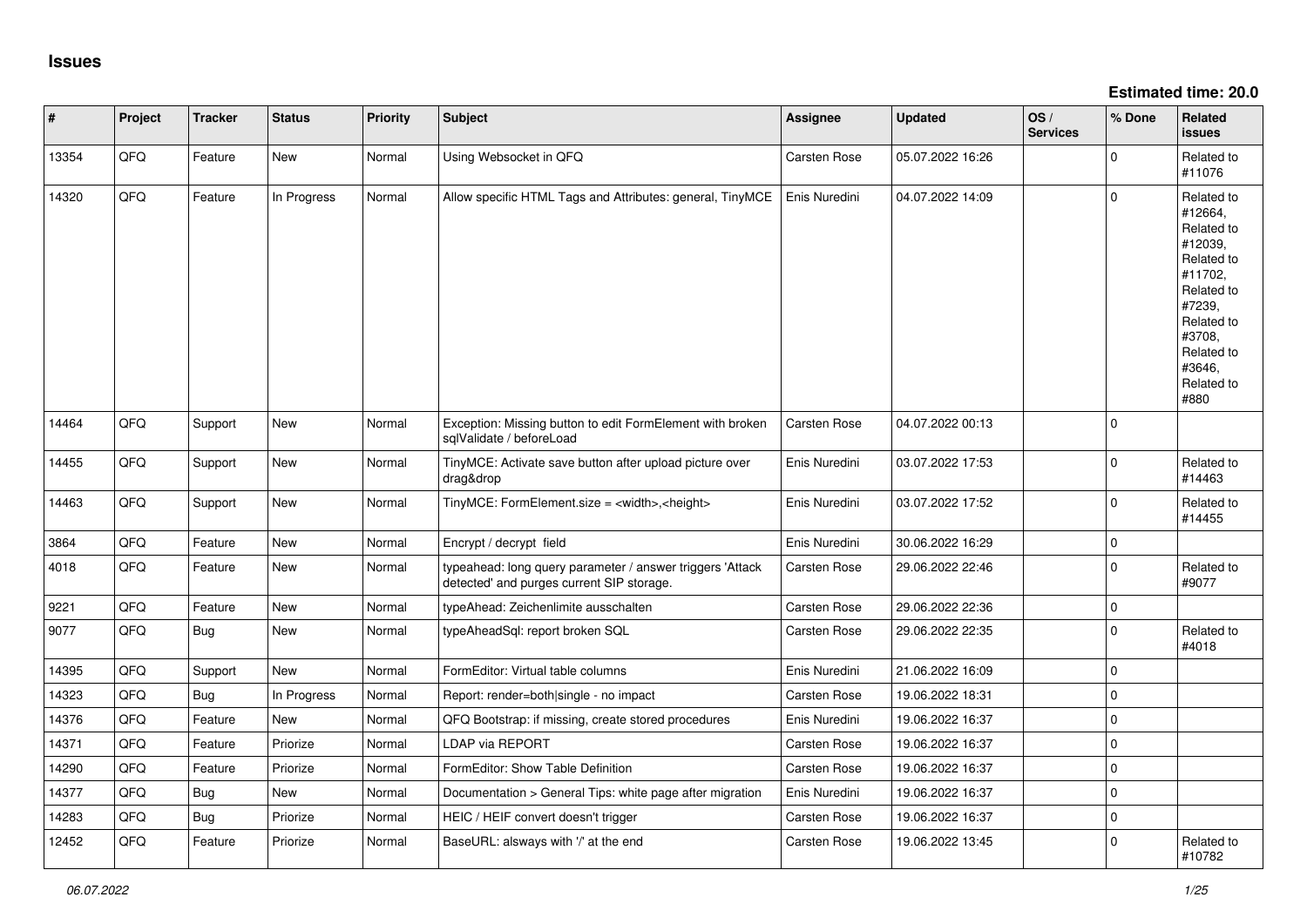| #     | Project | <b>Tracker</b> | <b>Status</b>     | <b>Priority</b> | Subject                                                             | <b>Assignee</b> | <b>Updated</b>   | OS/<br><b>Services</b> | % Done      | Related<br><b>issues</b>                                                    |
|-------|---------|----------------|-------------------|-----------------|---------------------------------------------------------------------|-----------------|------------------|------------------------|-------------|-----------------------------------------------------------------------------|
| 12262 | QFQ     | Feature        | ToDo              | Normal          | Form buttons on top: more customable                                | Enis Nuredini   | 17.06.2022 10:44 |                        | 0           | Related to<br>#13945, Has<br>duplicate<br>#4046, Has<br>duplicate<br>#10080 |
| 13608 | QFQ     | Feature        | Some day<br>maybe | Normal          | Automatic Browser Language Redirect                                 | Enis Nuredini   | 17.06.2022 08:35 |                        | 0           |                                                                             |
| 14322 | QFQ     | <b>Bug</b>     | New               | Normal          | Form Load: by default no scroll (save & close should be<br>visible) | Enis Nuredini   | 15.06.2022 14:12 |                        | 0           | Related to<br>#14321,<br>Related to<br>#6232                                |
| 14305 | QFQ     | <b>Bug</b>     | New               | Normal          | Inline Report editing does not create history entries               | Carsten Rose    | 10.06.2022 11:55 |                        | 0           |                                                                             |
| 14304 | QFQ     | <b>Bug</b>     | New               | Normal          | table sorter view safer does not work                               | Carsten Rose    | 10.06.2022 11:49 |                        | 0           |                                                                             |
| 7732  | QFQ     | Feature        | Some day<br>maybe | Normal          | Javascript: Lazy Loading der add on libs                            | Benjamin Baer   | 08.06.2022 10:38 |                        | 0           | Related to<br>#12611,<br>Related to<br>#12490,<br>Related to<br>#10013      |
| 10013 | QFQ     | Feature        | Some day<br>maybe | Normal          | FE.typ=editor: CodeMirror                                           | Carsten Rose    | 08.06.2022 10:37 |                        | 0           | Related to<br>#12611,<br>Related to<br>#12490,<br>Related to<br>#7732       |
| 12490 | QFQ     | Feature        | New               | Normal          | Loading Plugins in QFQ - see what tinymce does. (lazy<br>loading)   | Benjamin Baer   | 08.06.2022 10:37 |                        | 0           | Related to<br>#12611,<br>Related to<br>#10013,<br>Related to<br>#7732       |
| 12611 | QFQ     | Feature        | Some day<br>maybe | Normal          | Refactoring: Bootstrap with Lazy Loading                            | Carsten Rose    | 08.06.2022 10:37 |                        | $\Omega$    | Related to<br>#12490,<br>Related to<br>#10013,<br>Related to<br>#7732       |
| 9052  | QFQ     | Feature        | Feedback          | High            | Report: CodeMirror with SQL Syntax Highlight in FE                  | Enis Nuredini   | 08.06.2022 10:25 |                        | 0           |                                                                             |
| 14175 | QFQ     | Bug            | In Progress       | Normal          | Opening a form with no QFQ Session cookie fails                     | Carsten Rose    | 03.06.2022 10:40 |                        | 0           |                                                                             |
| 13716 | QFQ     | Bug            | New               | High            | Firefox ask to store username/password                              | Enis Nuredini   | 30.05.2022 09:31 |                        | $\mathbf 0$ | Related to<br>#13827                                                        |
| 12066 | QFG     | <b>Bug</b>     | New               | High            | enterAsSubmit: Forward wird nicht ausgeführt                        | Enis Nuredini   | 29.05.2022 09:23 |                        | 0           |                                                                             |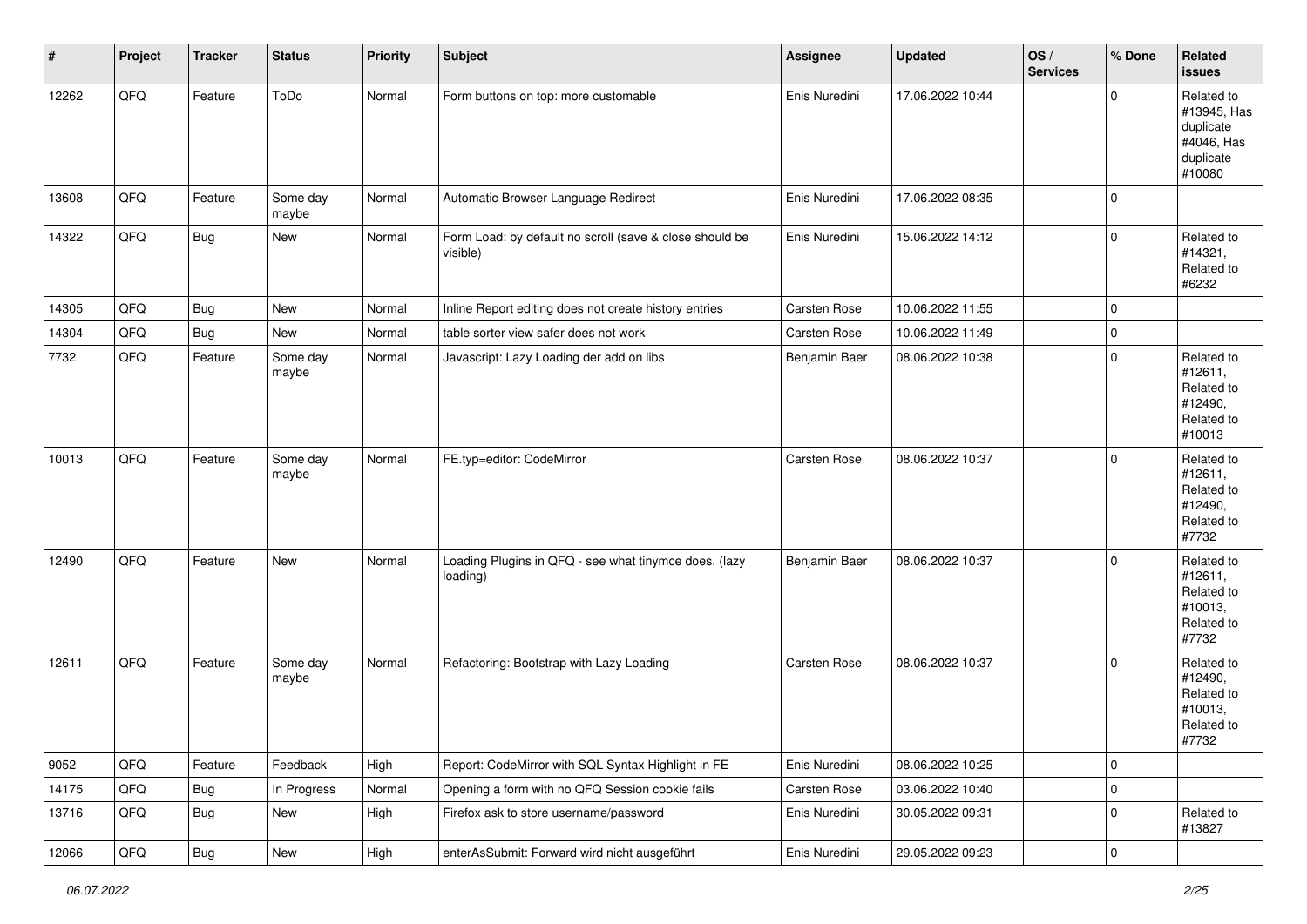| #     | Project | <b>Tracker</b> | <b>Status</b> | <b>Priority</b> | <b>Subject</b>                                                                       | Assignee               | <b>Updated</b>   | OS/<br><b>Services</b> | % Done      | Related<br><b>issues</b>                                                                                                       |
|-------|---------|----------------|---------------|-----------------|--------------------------------------------------------------------------------------|------------------------|------------------|------------------------|-------------|--------------------------------------------------------------------------------------------------------------------------------|
| 11630 | QFQ     | <b>Bug</b>     | Feedback      | High            | Bitte check ob CALL() in 20.11.0 noch so funktioniert wie in<br>20.4.1               | Enis Nuredini          | 28.05.2022 13:45 |                        | 0           | Related to<br>#11325                                                                                                           |
| 12584 | QFQ     | Feature        | Feedback      | Normal          | T3 v10 migration script: replace alias-patterns (v11)                                | Carsten Rose           | 28.05.2022 11:12 |                        | 100         |                                                                                                                                |
| 12989 | QFQ     | Bug            | New           | Normal          | empty string does not trigger dynamic update                                         | Enis Nuredini          | 28.05.2022 11:09 |                        | $\mathbf 0$ |                                                                                                                                |
| 14185 | QFQ     | Feature        | New           | Normal          | External/Autocron.php - better suitable directory                                    | Support: System        | 28.05.2022 11:03 |                        | 0           |                                                                                                                                |
| 13943 | QFQ     | Bug            | Priorize      | Normal          | unable to find formgroup                                                             | Enis Nuredini          | 28.05.2022 11:03 |                        | $\mathbf 0$ |                                                                                                                                |
| 14090 | QFQ     | Feature        | <b>New</b>    | Normal          | Nützliche _script funktionen                                                         | Carsten Rose           | 28.05.2022 11:03 |                        | 0           |                                                                                                                                |
| 13609 | QFQ     | Feature        | <b>New</b>    | Normal          | QFQ Introduction: Seite aufloesen                                                    | Philipp<br>Gröbelbauer | 28.05.2022 11:02 |                        | 0           |                                                                                                                                |
| 14233 | QFQ     | Bug            | <b>New</b>    | Normal          | AS _link: question - HTML is not rendered                                            | Carsten Rose           | 28.05.2022 11:02 |                        | $\mathbf 0$ |                                                                                                                                |
| 14227 | QFQ     | Feature        | <b>New</b>    | Normal          | Selenium Konkurrenz: cypress.io                                                      | Enis Nuredini          | 28.05.2022 11:02 |                        | 0           |                                                                                                                                |
| 14187 | QFQ     | Feature        | New           | High            | qfq.log: show current URL                                                            | Carsten Rose           | 28.05.2022 11:02 |                        | $\Omega$    | Related to<br>#13933,<br>Related to<br>#12532,<br>Related to<br>#11893                                                         |
| 14077 | QFQ     | <b>Bug</b>     | New           | Normal          | As _link: Attribute 'class' missing by r:1 and r:3 - but should<br>set               | Carsten Rose           | 28.05.2022 11:02 |                        | 0           | Related to<br>#5342,<br>Related to<br>#4343                                                                                    |
| 14028 | QFQ     | Feature        | <b>New</b>    | Normal          | Required notification: visual nicer                                                  | Enis Nuredini          | 28.05.2022 11:01 |                        | 0           |                                                                                                                                |
| 13945 | QFQ     | Feature        | New           | Normal          | As _link: content before/after link                                                  | Enis Nuredini          | 28.05.2022 11:01 |                        | 0           | Related to<br>#12262                                                                                                           |
| 13767 | QFQ     | <b>Bug</b>     | Feedback      | Normal          | date/time-picker: required shows up/down button orange                               | Enis Nuredini          | 16.05.2022 23:16 |                        | 0           |                                                                                                                                |
| 10782 | QFQ     | Feature        | Feedback      | Normal          | Tiny MCE: Image Upload                                                               | Enis Nuredini          | 16.05.2022 23:16 |                        | $\mathbf 0$ | Related to<br>#12452                                                                                                           |
| 13572 | QFQ     | Feature        | Feedback      | Normal          | Form Load: misleading error message on trying to load non<br>existent primary record | Enis Nuredini          | 16.05.2022 23:16 |                        | 100         |                                                                                                                                |
| 11517 | QFQ     | <b>Bug</b>     | In Progress   | Normal          | extraButtonInfo Broken for multiple FormElements                                     | Carsten Rose           | 12.05.2022 13:12 |                        | 0           | Related to<br>#7890,<br>Related to<br>#3811, Has<br>duplicate<br>#10905, Has<br>duplicate<br>#10553, Has<br>duplicate<br>#6779 |
| 10979 | QFQ     | Feature        | <b>New</b>    | Normal          | Ajax Calls an API - dataReport                                                       | Carsten Rose           | 11.05.2022 12:15 |                        | $\mathbf 0$ |                                                                                                                                |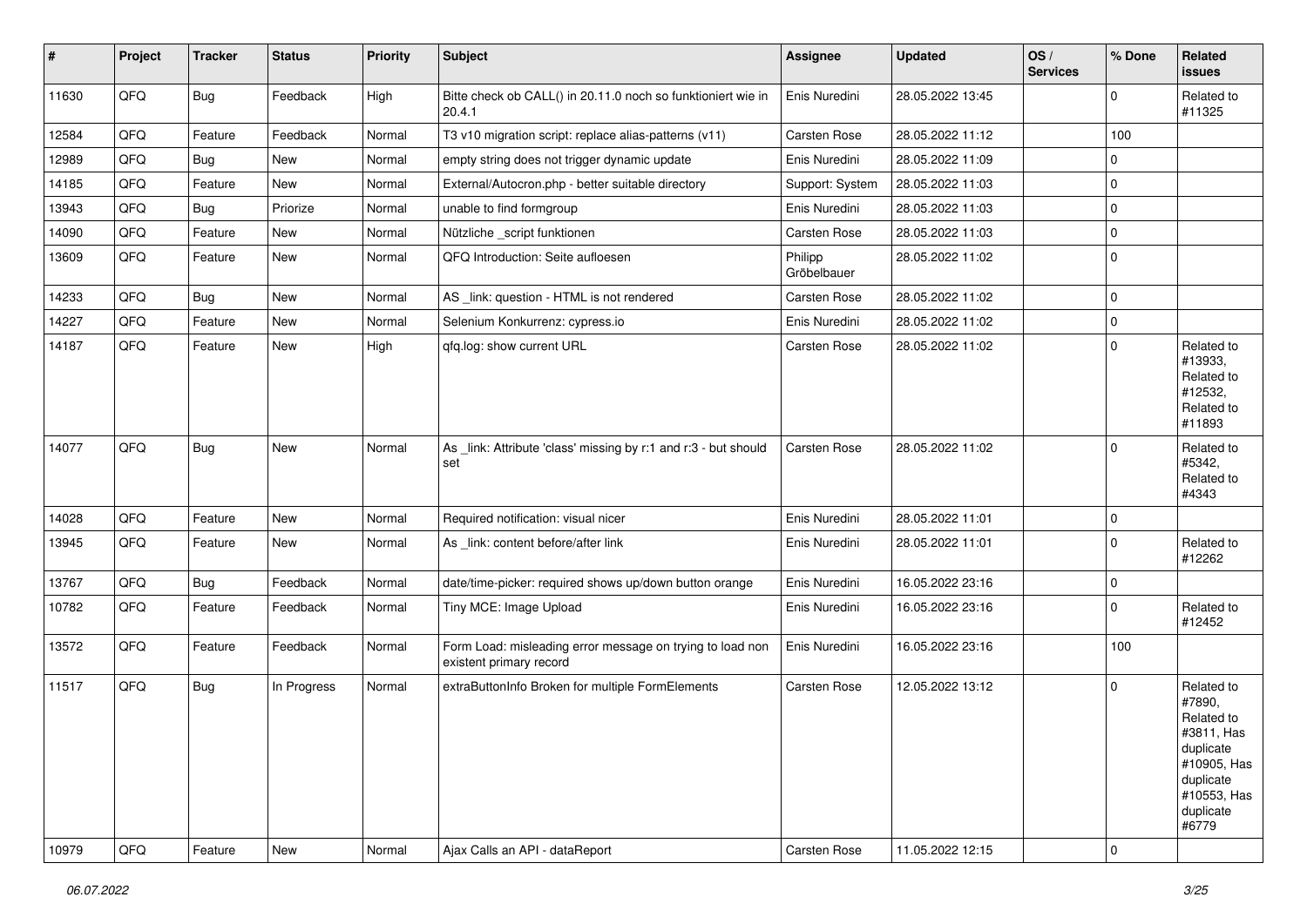| #     | Project | <b>Tracker</b> | <b>Status</b> | <b>Priority</b> | <b>Subject</b>                                                                                                                                      | Assignee            | <b>Updated</b>   | OS/<br><b>Services</b> | % Done      | Related<br><b>issues</b>                                               |
|-------|---------|----------------|---------------|-----------------|-----------------------------------------------------------------------------------------------------------------------------------------------------|---------------------|------------------|------------------------|-------------|------------------------------------------------------------------------|
| 14091 | QFQ     | Bug            | New           | Normal          | inconsistent template path for twig                                                                                                                 | Carsten Rose        | 19.04.2022 18:36 |                        | 0           |                                                                        |
| 13451 | QFQ     | Bug            | New           | Normal          | Character Counter / Max Character: Problem in Safari                                                                                                | Carsten Rose        | 15.04.2022 17:18 |                        | 0           |                                                                        |
| 13900 | QFQ     | Feature        | Priorize      | Normal          | Selenium: Check das Cookie/PDF funktioniert                                                                                                         | Enis Nuredini       | 25.03.2022 12:45 |                        | $\mathbf 0$ |                                                                        |
| 10569 | QFQ     | Feature        | Priorize      | Normal          | link _blank more safe                                                                                                                               | Enis Nuredini       | 25.03.2022 12:44 |                        | 0           |                                                                        |
| 13899 | QFQ     | Bug            | ToDo          | Normal          | Selenium: zum laufen bringen                                                                                                                        | Enis Nuredini       | 25.03.2022 10:24 |                        | 0           |                                                                        |
| 8891  | QFQ     | Bug            | New           | High            | formSubmitLog: do not log passwords                                                                                                                 | Enis Nuredini       | 25.03.2022 09:06 |                        | 0           |                                                                        |
| 10463 | QFQ     | Feature        | <b>New</b>    | Normal          | Report_link: expliztes setzen von HTML Tags (Bedarf fuer<br>'data-selenium' & 'id')                                                                 | Enis Nuredini       | 23.03.2022 09:23 |                        | $\mathbf 0$ | Related to<br>#7648                                                    |
| 11892 | QFQ     | Feature        | New           | Normal          | tablesorter: columns with links are hard to order - new<br>qualifier 'Y: <ord>'</ord>                                                               | Enis Nuredini       | 23.03.2022 09:22 |                        | 0           |                                                                        |
| 7602  | QFQ     | Feature        | ToDo          | High            | Multi Select: with checkboxes                                                                                                                       | Benjamin Baer       | 22.03.2022 09:07 |                        | $\mathbf 0$ |                                                                        |
| 6140  | QFQ     | Bug            | Priorize      | Normal          | QFQ DnD Sort: Locked fields                                                                                                                         | Benjamin Baer       | 21.03.2022 09:56 |                        | 0           |                                                                        |
| 6801  | QFQ     | Feature        | Priorize      | Normal          | Fabric: Maximize / Fulllscreen                                                                                                                      | Benjamin Baer       | 21.03.2022 09:56 |                        | 0           |                                                                        |
| 12440 | QFQ     | Feature        | In Progress   | Normal          | Typo3 V10 upgrade (durchfuehren und testen)                                                                                                         | Carsten Rose        | 21.03.2022 09:53 |                        | 50          | Related to<br>#12357,<br>Related to<br>#12067,<br>Related to<br>#10661 |
| 5562  | QFQ     | Feature        | Priorize      | Normal          | Drag'n'Drop fuer Uploads                                                                                                                            | Benjamin Baer       | 21.03.2022 09:52 |                        | $\mathbf 0$ | Related to<br>#9706                                                    |
| 6224  | QFQ     | Feature        | Priorize      | Normal          | Dynamic update: fade in/out fields                                                                                                                  | Benjamin Baer       | 21.03.2022 09:50 |                        | 0           |                                                                        |
| 5366  | QFQ     | Feature        | Priorize      | Normal          | Saving with keyboard shortcuts                                                                                                                      | Benjamin Baer       | 21.03.2022 09:47 |                        | $\mathbf 0$ |                                                                        |
| 12714 | QFQ     | Bug            | New           | Normal          | Conversion of GIF to PDF broken when GIF contains Alpha.                                                                                            | Carsten Rose        | 19.03.2022 17:49 |                        | 0           |                                                                        |
| 12556 | QFQ     | Feature        | New           | Normal          | Pills Title: colored = static or dynamic on allrequiredgiven                                                                                        | Benjamin Baer       | 19.03.2022 17:49 |                        | 0           |                                                                        |
| 12546 | QFQ     | Bug            | Feedback      | Normal          | Branch 'Development' - Unit Tests mit dirty workaround<br>angepasst                                                                                 | Carsten Rose        | 19.03.2022 17:48 |                        | $\mathbf 0$ |                                                                        |
| 12512 | QFQ     | Bug            | New           | Normal          | Some MySQL Installation can't use 'stored procedures'                                                                                               | Carsten Rose        | 19.03.2022 17:48 |                        | 0           |                                                                        |
| 12508 | QFQ     | Bug            | In Progress   | High            | gfg Form: sendMail                                                                                                                                  | Karin Niffeler      | 19.03.2022 17:48 |                        | 0           |                                                                        |
| 12520 | QFQ     | Bug            | <b>New</b>    | Normal          | Switch FE User: still active even FE User session expired                                                                                           | <b>Carsten Rose</b> | 19.03.2022 17:48 |                        | 0           |                                                                        |
| 12581 | QFQ     | Bug            | New           | Normal          | Form.forward=close: Record 'new' in new browser tab ><br>save (& close) >> Form is not reloaded with new created<br>record id and stays in mode=new | Carsten Rose        | 19.03.2022 17:48 |                        | 0           |                                                                        |
| 12603 | QFQ     | Feature        | New           | Normal          | Dropdown (Select), Radio, checkbox:<br>itemListAlways={{!SELECT key, value}}                                                                        | Carsten Rose        | 19.03.2022 17:47 |                        | $\mathbf 0$ |                                                                        |
| 12664 | QFQ     | Feature        | New           | Normal          | TinyMCE: report/remove malicous HTML/JS Code                                                                                                        | Carsten Rose        | 19.03.2022 17:47 |                        | 0           | Related to<br>#14320                                                   |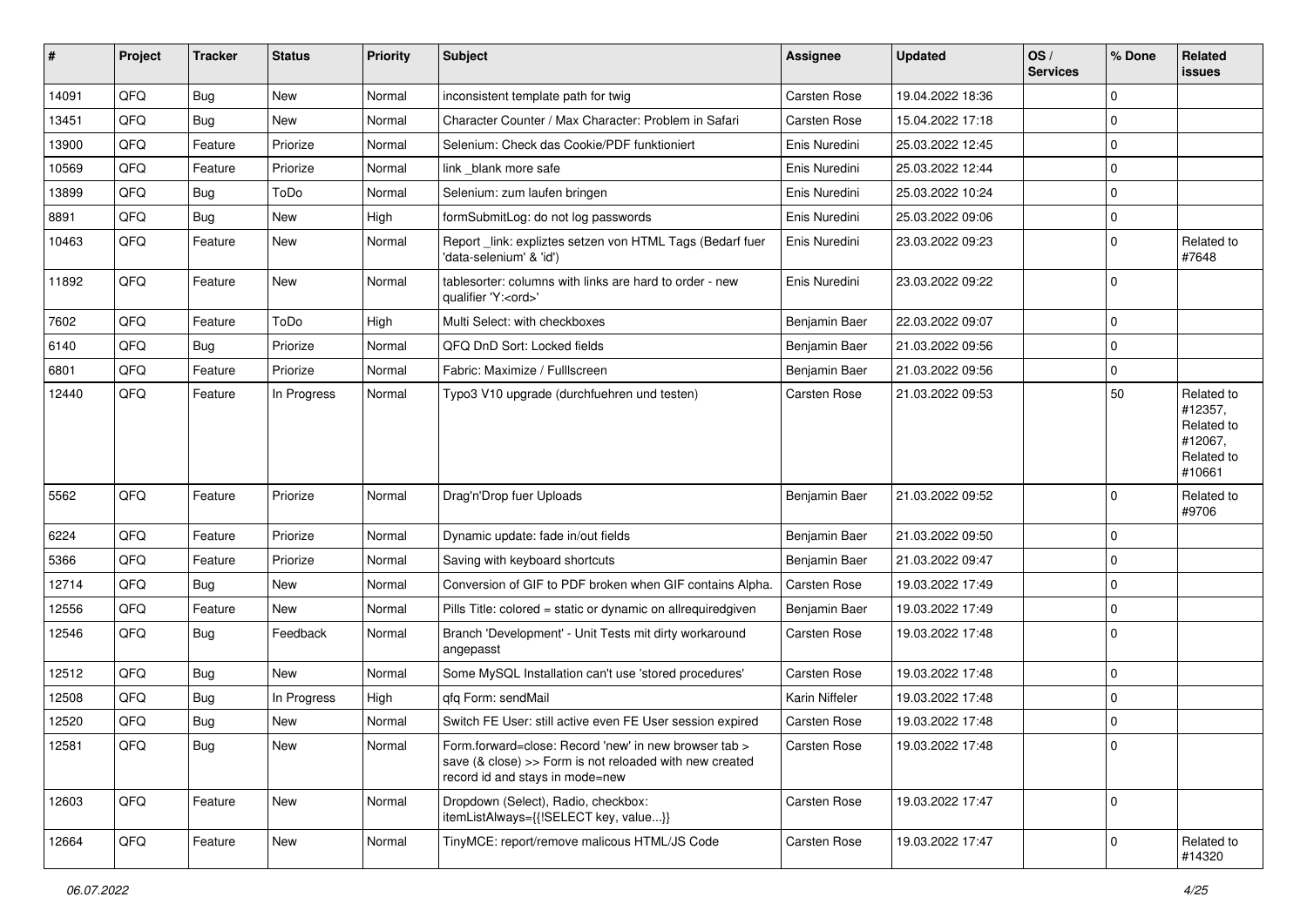| #     | Project | <b>Tracker</b> | <b>Status</b>     | <b>Priority</b> | Subject                                                                                             | <b>Assignee</b>     | <b>Updated</b>   | OS/<br><b>Services</b> | % Done      | Related<br><b>issues</b>                                             |
|-------|---------|----------------|-------------------|-----------------|-----------------------------------------------------------------------------------------------------|---------------------|------------------|------------------------|-------------|----------------------------------------------------------------------|
| 12716 | QFQ     | Bug            | New               | Normal          | template group: Pattern only applied to first instance                                              | Carsten Rose        | 19.03.2022 17:47 |                        | $\mathbf 0$ |                                                                      |
| 13331 | QFQ     | Bug            | <b>New</b>        | Normal          | Multi Form: Clear Icon misplaced                                                                    | Carsten Rose        | 19.03.2022 17:47 |                        | $\mathbf 0$ |                                                                      |
| 13332 | QFQ     | <b>Bug</b>     | <b>New</b>        | Normal          | Multi Form: Required Felder werden visuell nicht markiert.                                          | Carsten Rose        | 19.03.2022 17:47 |                        | $\mathbf 0$ |                                                                      |
| 13460 | QFQ     | Bug            | New               | Normal          | Doc: Password set/reset  password should not processed<br>with 'html encode'                        | Carsten Rose        | 19.03.2022 17:46 |                        | $\mathbf 0$ |                                                                      |
| 13467 | QFQ     | Feature        | New               | Normal          | ChangeLog Generator                                                                                 | Carsten Rose        | 19.03.2022 17:46 |                        | $\mathbf 0$ | Related to<br>#11460                                                 |
| 13528 | QFQ     | Bug            | New               | Normal          | qfq.io > releases: es wird kein neues Release angelegt                                              | Benjamin Baer       | 19.03.2022 17:46 |                        | $\mathbf 0$ |                                                                      |
| 13592 | QFQ     | Bug            | New               | Normal          | QFQ Build Queue: das vergeben von Tags klappt nicht. Es<br>werden keine Releases gebaut.            | Carsten Rose        | 19.03.2022 17:45 |                        | $\mathbf 0$ |                                                                      |
| 13647 | QFQ     | <b>Bug</b>     | New               | Normal          | Autofocus funktioniert nicht auf Chrome                                                             | Benjamin Baer       | 19.03.2022 17:44 |                        | $\mathbf 0$ |                                                                      |
| 13700 | QFQ     | Feature        | New               | Normal          | Redesign qfq.io Seite                                                                               | Carsten Rose        | 19.03.2022 17:43 |                        | $\mathbf 0$ |                                                                      |
| 13757 | QFQ     | Feature        | New               | High            | QR / Bar-Code Plugin                                                                                | Enis Nuredini       | 19.03.2022 17:43 |                        | $\pmb{0}$   |                                                                      |
| 13841 | QFQ     | Feature        | New               | Normal          | Create PDF via iText - evaluate                                                                     | <b>Carsten Rose</b> | 19.03.2022 17:42 |                        | $\mathbf 0$ |                                                                      |
| 13843 | QFQ     | Feature        | New               | Normal          | Create JWT via QFQ                                                                                  | Carsten Rose        | 19.03.2022 17:42 |                        | $\mathbf 0$ |                                                                      |
| 5548  | QFQ     | Feature        | Some day<br>maybe | Normal          | 801 Textfiles/Scriptfiles als Thumbnail                                                             | Carsten Rose        | 07.03.2022 16:26 |                        | $\mathbf 0$ |                                                                      |
| 12395 | QFQ     | <b>Bug</b>     | ToDo              | High            | QFQ Function: Result two times shown                                                                | Carsten Rose        | 18.02.2022 08:59 |                        | $\mathbf 0$ |                                                                      |
| 5894  | QFQ     | Feature        | Feedback          | Normal          | Typeahead in Report: show/hide rows dynamically                                                     | Carsten Rose        | 18.02.2022 08:50 |                        | $\mathbf 0$ | Related to<br>#5893,<br>Related to<br>#5885                          |
| 4413  | QFQ     | Feature        | <b>New</b>        | Normal          | fieldset: show/hidden, modeSql, dynamicUpdate                                                       | <b>Carsten Rose</b> | 09.02.2022 15:19 |                        | $\mathbf 0$ |                                                                      |
| 13706 | QFQ     | Bug            | New               | Normal          | Wrong CheckType in FieldElement LastStatus of Form Cron                                             | Carsten Rose        | 21.01.2022 18:20 |                        | $\pmb{0}$   |                                                                      |
| 13659 | QFQ     | Bug            | New               | Normal          | wrong sanitize class applied to R-store                                                             | Carsten Rose        | 15.01.2022 14:23 |                        | $\mathbf 0$ |                                                                      |
| 9789  | QFQ     | Bug            | In Progress       | High            | Record Lock: release to early on 'leave page'                                                       | Carsten Rose        | 10.01.2022 09:25 |                        | 100         | Related to<br>#10081,<br>Related to<br>#9173,<br>Related to<br>#8702 |
| 12476 | QFQ     | Feature        | New               | Normal          | clearMe: a) should trigger 'dirty', b) sticky on textarea resize                                    | Benjamin Baer       | 04.01.2022 08:40 |                        | 0           | Related to<br>#9528                                                  |
| 6870  | QFQ     | Feature        | Priorize          | Normal          | Click on '_link' triggers an API call                                                               | Benjamin Baer       | 03.01.2022 08:25 |                        | $\mathbf 0$ |                                                                      |
| 2665  | QFQ     | Bug            | Priorize          | Normal          | Dynamic Update funktioniert nicht, wenn beim<br>entsprechenden FormElement eine size angegeben ist. | Benjamin Baer       | 03.01.2022 08:12 |                        | $30\,$      |                                                                      |
| 6566  | QFQ     | Bug            | Priorize          | Normal          | Link Function 'delete': provided parameter missing on page<br>reload                                | Benjamin Baer       | 03.01.2022 08:08 |                        | $\pmb{0}$   |                                                                      |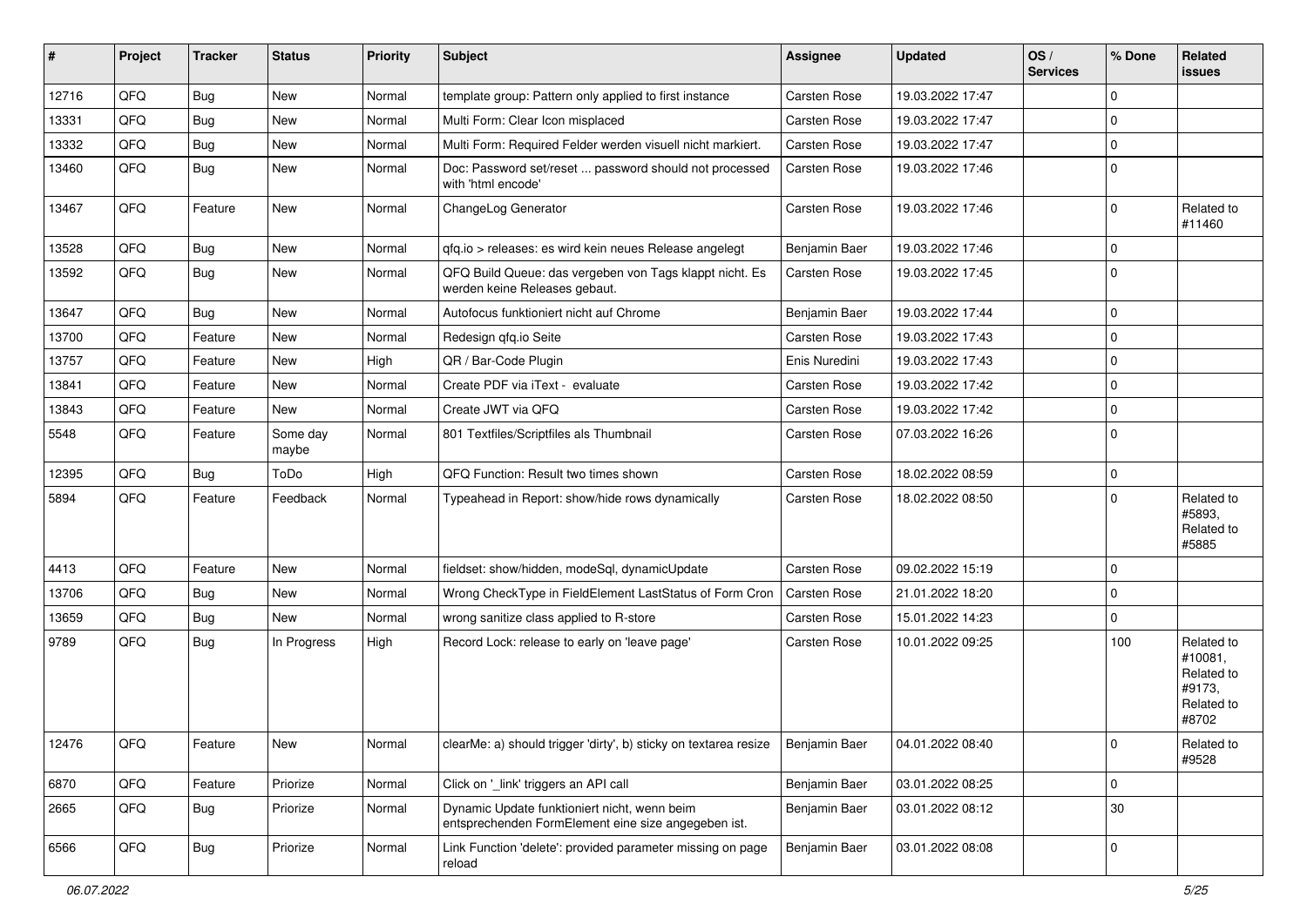| #     | Project | <b>Tracker</b> | <b>Status</b>              | <b>Priority</b> | <b>Subject</b>                                                                                                                        | <b>Assignee</b>     | <b>Updated</b>   | OS/<br><b>Services</b> | % Done      | Related<br><b>issues</b>                                                |
|-------|---------|----------------|----------------------------|-----------------|---------------------------------------------------------------------------------------------------------------------------------------|---------------------|------------------|------------------------|-------------|-------------------------------------------------------------------------|
| 4457  | QFQ     | Bug            | Priorize                   | Normal          | typeahead: pressing return to select an item, saves the form<br>and closes the form.                                                  | Benjamin Baer       | 03.01.2022 08:01 |                        | $\Omega$    | Related to<br>#4398                                                     |
| 7965  | QFQ     | Feature        | Priorize                   | Normal          | Input type 'text' with visual format - currency                                                                                       | Benjamin Baer       | 03.01.2022 07:45 |                        | $\Omega$    |                                                                         |
| 9135  | QFQ     | Feature        | Priorize                   | Normal          | Progress Bar generic / replace old hourglass download<br>popup                                                                        | Benjamin Baer       | 03.01.2022 07:43 |                        | $\Omega$    |                                                                         |
| 12327 | QFQ     | Bug            | New                        | Normal          | Copy to clipboard: Glyphicon can not be changed                                                                                       | Carsten Rose        | 27.12.2021 17:59 |                        | $\Omega$    |                                                                         |
| 13566 | QFQ     | Feature        | Ready to sync<br>(develop) | Normal          | Delete config-example.qfq.php file                                                                                                    | Carsten Rose        | 23.12.2021 09:25 |                        | $\mathbf 0$ |                                                                         |
| 12463 | QFQ     | Bug            | ToDo                       | High            | QFQ Function: 'function' and 'sql' on same level - output of<br>sgl is shown two times.                                               | Carsten Rose        | 15.12.2021 16:31 |                        | 0           |                                                                         |
| 12544 | QFQ     | Feature        | New                        | High            | a) ' AS _link' new also as ' AS _format', b) sortierung via<br>'display: none;', c) '_format' benoeitgt nicht zwingend<br>u/U/p/m/z/d | Carsten Rose        | 14.12.2021 16:03 |                        | 0           |                                                                         |
| 12702 | QFQ     | <b>Bug</b>     | New                        | High            | templateGroup: broken in multiDb Setup                                                                                                | Carsten Rose        | 14.12.2021 16:02 |                        | $\Omega$    |                                                                         |
| 12545 | QFQ     | Bug            | New                        | Urgent          | sql.log not created / updated                                                                                                         | Carsten Rose        | 14.12.2021 16:02 |                        | $\Omega$    |                                                                         |
| 12974 | QFQ     | <b>Bug</b>     | New                        | High            | Sanitize Queries in Action-Elements                                                                                                   | <b>Carsten Rose</b> | 07.12.2021 17:19 |                        | 0           |                                                                         |
| 12670 | QFQ     | Bug            | <b>New</b>                 | High            | Dropdown-Menu classes können nicht mehr angegeben<br>werden                                                                           | <b>Carsten Rose</b> | 07.12.2021 17:19 |                        | 0           |                                                                         |
| 12532 | QFQ     | Feature        | <b>New</b>                 | High            | SIP-Parameter bei Seitenaufruf in Browser-Console<br>anzeigen                                                                         | Carsten Rose        | 07.12.2021 17:19 |                        | $\Omega$    | Related to<br>#11893.<br>Related to<br>#14187                           |
| 12513 | QFQ     | <b>Bug</b>     | New                        | High            | Implement server side check of maxlength                                                                                              | Carsten Rose        | 07.12.2021 17:19 |                        | $\mathbf 0$ |                                                                         |
| 12186 | QFQ     | Feature        | New                        | High            | TinyMCE Config für Objekte                                                                                                            | Carsten Rose        | 07.12.2021 17:19 |                        | $\mathbf 0$ | <b>Blocks</b><br>#12632                                                 |
| 10114 | QFQ     | Feature        | New                        | High            | Symbol (Link): 'G:' (Glyphicon) replaced by 'i:' (icon)                                                                               |                     | 07.12.2021 17:19 |                        | $\Omega$    | Related to<br>#3797,<br>Related to<br>#4194                             |
| 6116  | QFQ     | <b>Bug</b>     | Priorize                   | High            | value of checkbox not saved                                                                                                           | <b>Carsten Rose</b> | 07.12.2021 17:19 |                        | $\mathbf 0$ |                                                                         |
| 9834  | QFQ     | Bug            | Priorize                   | Normal          | Input elements with tag 'disabled' are missing on<br>form-submit: server option 'processReadOnly' broken                              | <b>Carsten Rose</b> | 07.12.2021 16:43 |                        | $\Omega$    | Related to<br>#9691,<br>Related to<br>#5305, Has<br>duplicate<br>#12331 |
| 11702 | QFQ     | Feature        | New                        | Normal          | HTML Special Char makes no sense for 'allbut' if '&' is<br>forbidden                                                                  | <b>Carsten Rose</b> | 07.12.2021 16:35 |                        | 0           | Related to<br>#5112,<br>Related to<br>#14320                            |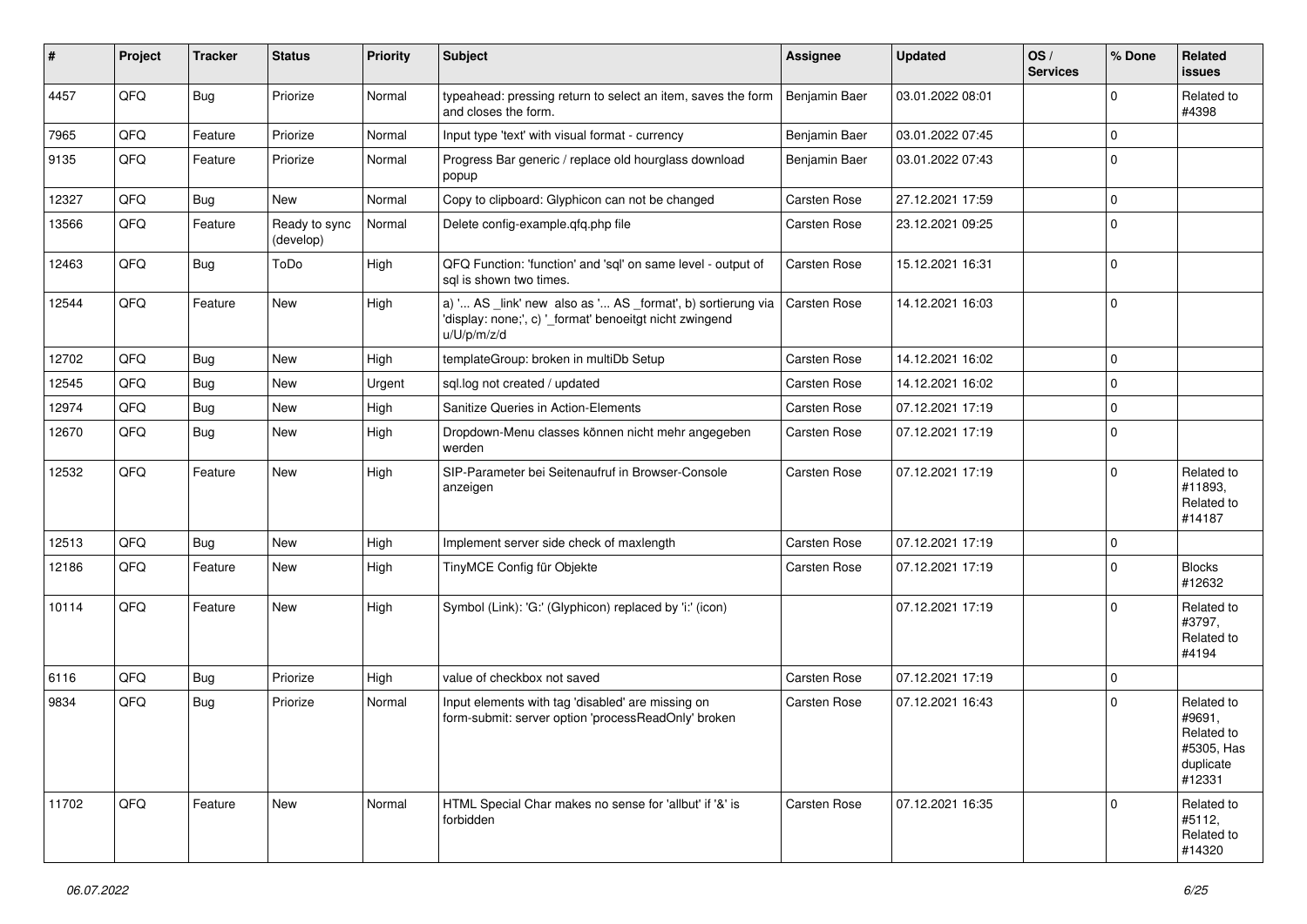| #     | Project | <b>Tracker</b> | <b>Status</b>     | <b>Priority</b> | <b>Subject</b>                                    | Assignee            | <b>Updated</b>   | OS/<br><b>Services</b> | % Done         | Related<br><b>issues</b>                        |
|-------|---------|----------------|-------------------|-----------------|---------------------------------------------------|---------------------|------------------|------------------------|----------------|-------------------------------------------------|
| 8082  | QFQ     | Feature        | Priorize          | High            | Contact form without saving record                | Carsten Rose        | 07.12.2021 15:20 |                        | $\mathbf 0$    | Related to<br>#8587,<br><b>Blocks</b><br>#11850 |
| 13330 | QFQ     | Feature        | In Progress       | Normal          | Multi Form: Upload                                | <b>Carsten Rose</b> | 07.11.2021 12:40 |                        | 50             | Related to<br>#9706                             |
| 9013  | QFO     | <b>Bug</b>     | <b>New</b>        | Normal          | Error in Twig template not handled                | Carsten Rose        | 20.10.2021 13:43 |                        | 0              |                                                 |
| 12337 | QFQ     | Feature        | Some day<br>maybe | Normal          | Database.php: better caching                      | <b>Carsten Rose</b> | 16.09.2021 15:10 |                        | 0              |                                                 |
| 12315 | QFQ     | Feature        | Some day<br>maybe | Normal          | Form History (Diffs) / Backups                    | Carsten Rose        | 16.09.2021 15:10 |                        | $\overline{0}$ |                                                 |
| 11323 | QFQ     | Feature        | Some day<br>maybe | Normal          | Report Frontend Editor Modal + Codemirror         | Carsten Rose        | 16.09.2021 15:10 |                        | $\mathbf 0$    | Related to<br>#11036                            |
| 11322 | QFQ     | Feature        | Some day<br>maybe | Normal          | Form Element JSON - (multiline parameter field)   | Carsten Rose        | 16.09.2021 15:10 |                        | $\mathbf 0$    |                                                 |
| 11217 | QFQ     | Feature        | Some day<br>maybe | Normal          | <b>Extend Script Functionality</b>                | Carsten Rose        | 16.09.2021 15:10 |                        | 0              |                                                 |
| 10716 | QFQ     | Feature        | Some day<br>maybe | Normal          | Business Logic mit Externen Skripten              | <b>Carsten Rose</b> | 16.09.2021 15:10 |                        | 0              | Related to<br>#10713,<br>Related to<br>#8217    |
| 10095 | QFQ     | Feature        | Some day<br>maybe | Normal          | Generic Gitlab Integration into QFQ               | <b>Carsten Rose</b> | 16.09.2021 15:10 |                        | $\mathbf 0$    |                                                 |
| 8586  | QFQ     | Feature        | Some day<br>maybe | Normal          | QFQ: Enhance Error message for 'record not found' | Carsten Rose        | 16.09.2021 15:10 |                        | 0              |                                                 |
| 8520  | QFQ     | Feature        | Some day<br>maybe | Normal          | Bring QFQ to Composer                             | Carsten Rose        | 16.09.2021 15:10 |                        | $\mathbf 0$    |                                                 |
| 8101  | QFQ     | Feature        | Some day<br>maybe | Normal          | Password hash: support further hashing methods    | Carsten Rose        | 16.09.2021 15:10 |                        | $\mathbf 0$    |                                                 |
| 7456  | QFO     | <b>Bug</b>     | Some day<br>maybe | Low             | Todos in Code: solve or make ticket               | Carsten Rose        | 16.09.2021 15:10 |                        | $\overline{0}$ |                                                 |
| 7453  | QFQ     | Feature        | Some day<br>maybe | Normal          | import / export forms QFQ                         | Carsten Rose        | 16.09.2021 15:10 |                        | 0              |                                                 |
| 7452  | QFQ     | Feature        | Some day<br>maybe | Normal          | automate deployment new QFQ version               | Carsten Rose        | 16.09.2021 15:10 |                        | $\mathbf 0$    |                                                 |
| 11036 | QFQ     | Feature        | Some day<br>maybe | Normal          | inline report editor permissions                  | Carsten Rose        | 16.09.2021 15:09 |                        | $\mathbf 0$    | Related to<br>#11323                            |
| 10745 | QFQ     | Feature        | Some day<br>maybe | Normal          | Tablesorter Excel Export                          | Carsten Rose        | 16.09.2021 15:09 |                        | $\mathbf 0$    |                                                 |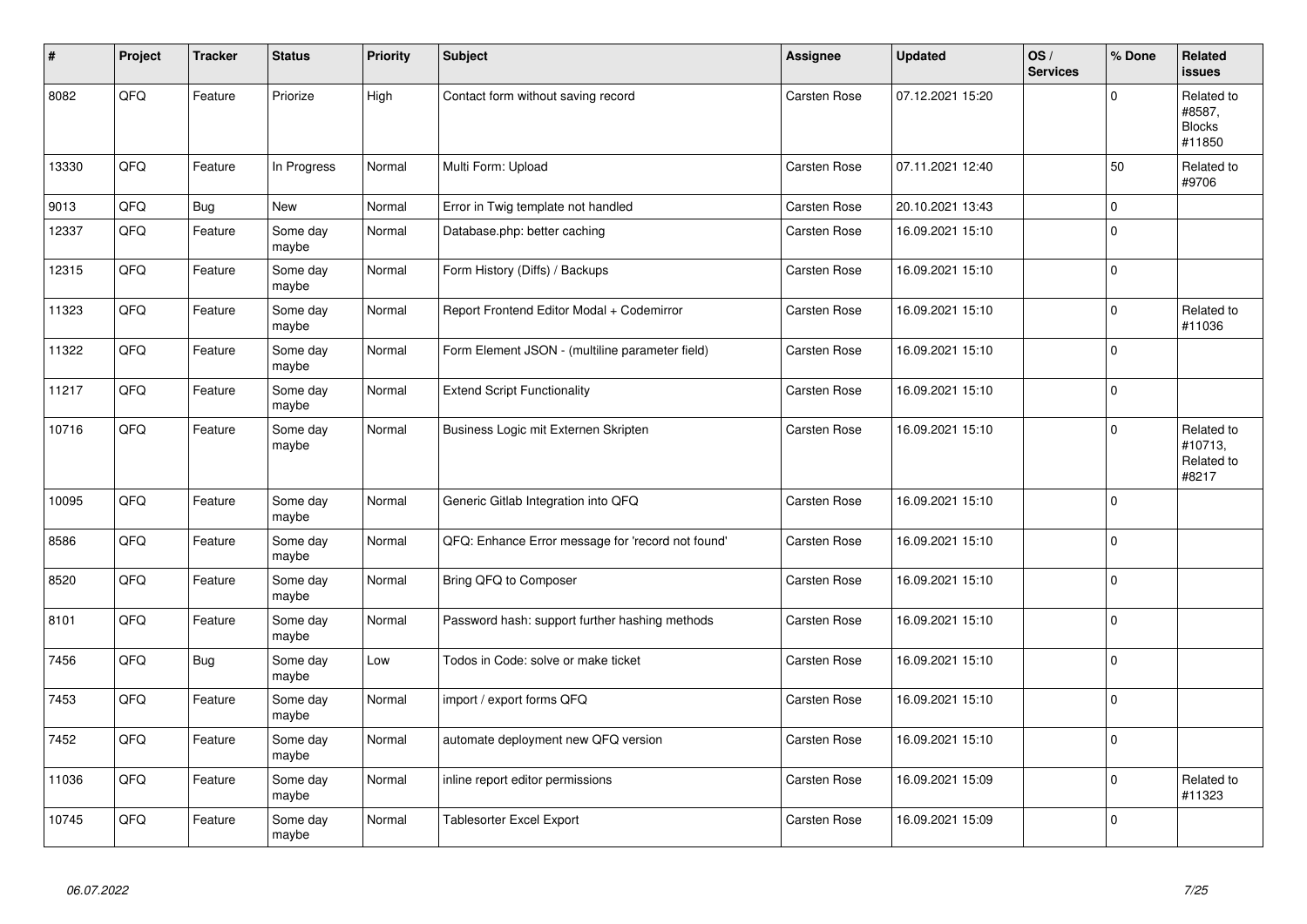| #     | Project | <b>Tracker</b> | <b>Status</b>     | <b>Priority</b> | <b>Subject</b>                                                           | <b>Assignee</b>     | <b>Updated</b>   | OS/<br><b>Services</b> | % Done      | <b>Related</b><br><b>issues</b>               |
|-------|---------|----------------|-------------------|-----------------|--------------------------------------------------------------------------|---------------------|------------------|------------------------|-------------|-----------------------------------------------|
| 10116 | QFQ     | Feature        | Some day<br>maybe | Normal          | TypeAhead: Tag - show inside 'input' element                             | Carsten Rose        | 16.09.2021 15:09 |                        | $\mathbf 0$ |                                               |
| 12325 | QFQ     | <b>Bug</b>     | Priorize          | Normal          | MultiDB form.dblndex not working for report syntax                       | Carsten Rose        | 07.09.2021 13:37 |                        | $\Omega$    | Related to<br>#12145,<br>Related to<br>#12314 |
| 11980 | QFQ     | Feature        | In Progress       | Normal          | protected verzeichnis MUSS geschützt werden                              | Carsten Rose        | 07.09.2021 13:30 |                        | 0           |                                               |
| 10793 | QFQ     | Feature        | In Progress       | Normal          | Update NPM Packages                                                      | Carsten Rose        | 07.09.2021 13:25 |                        | 30          |                                               |
| 10661 | QFQ     | Bug            | In Progress       | Normal          | Typo3 Warnungen                                                          | <b>Carsten Rose</b> | 07.09.2021 13:23 |                        | 0           | Related to<br>#12440                          |
| 4445  | QFQ     | Feature        | Some day<br>maybe | Normal          | template group: Option to simulate fieldset                              |                     | 28.06.2021 14:11 |                        | $\Omega$    |                                               |
| 9669  | QFQ     | <b>Bug</b>     | Some day<br>maybe | Normal          | Checkbox / Template Group: radio/checkbox visible broken<br>after 'add'  | Carsten Rose        | 16.06.2021 13:47 |                        | $\mathbf 0$ | Related to<br>#8091                           |
| 8204  | QFQ     | Feature        | Priorize          | High            | Position 'required mark'                                                 | <b>Carsten Rose</b> | 16.06.2021 13:44 |                        | $\mathbf 0$ |                                               |
| 5305  | QFQ     | <b>Bug</b>     | <b>New</b>        | Normal          | Upload FormElement: nicht disabled by readonly Form                      | <b>Carsten Rose</b> | 16.06.2021 13:43 |                        | $\mathbf 0$ | Related to<br>#9347,<br>Related to<br>#9834   |
| 12679 | QFQ     | Feature        | <b>New</b>        | Normal          | tablesorter: custom column width                                         | Carsten Rose        | 16.06.2021 11:10 |                        | $\Omega$    |                                               |
| 9121  | QFQ     | <b>Bug</b>     | Priorize          | High            | sip links have r and __dbIndexData set                                   | Carsten Rose        | 12.06.2021 10:41 |                        | $\mathbf 0$ |                                               |
| 9347  | QFQ     | <b>Bug</b>     | <b>New</b>        | High            | FE.type=upload with dynamic show/hidden: required not<br>detected        | <b>Carsten Rose</b> | 12.06.2021 10:40 |                        | $\Omega$    | Related to<br>#5305,<br>Related to<br>#12398  |
| 11460 | QFQ     | Feature        | <b>New</b>        | Normal          | Easier creation of changelog: gitchangelog                               | <b>Carsten Rose</b> | 12.06.2021 10:20 |                        | $\Omega$    | Related to<br>#13467                          |
| 6261  | QFQ     | Feature        | <b>New</b>        | Normal          | Persistent SIP                                                           | <b>Carsten Rose</b> | 12.06.2021 09:07 |                        | 0           | Related to<br>#10819                          |
| 6723  | QFQ     | Feature        | <b>New</b>        | Normal          | Report QFQ Installation and Version                                      | Carsten Rose        | 12.06.2021 09:07 |                        | 0           |                                               |
| 9348  | QFQ     | Feature        | <b>New</b>        | Normal          | defaultThumbnailSize: pre render thumbnails                              | Carsten Rose        | 12.06.2021 09:05 |                        | $\Omega$    |                                               |
| 9346  | QFQ     | Feature        | Priorize          | Normal          | beforeSave: check if an upload is given                                  | Carsten Rose        | 11.06.2021 21:18 |                        | $\mathbf 0$ |                                               |
| 7890  | QFQ     | <b>Bug</b>     | <b>New</b>        | Normal          | FormElement 'required': extraButtonInfo not aligned                      | <b>Carsten Rose</b> | 11.06.2021 21:17 |                        | $\Omega$    | Related to<br>#11517                          |
| 9531  | QFQ     | <b>Bug</b>     | <b>New</b>        | High            | FE File: Dynamic Update / modeSql / required detected<br>even it not set | Carsten Rose        | 11.06.2021 20:32 |                        | $\mathbf 0$ | Related to<br>#12398                          |
| 12632 | QFQ     | Feature        | New               | Normal          | TinyMCE: Prepare CSS classes for images                                  | <b>Carsten Rose</b> | 04.06.2021 14:35 |                        | 100         | Blocked by<br>#12186                          |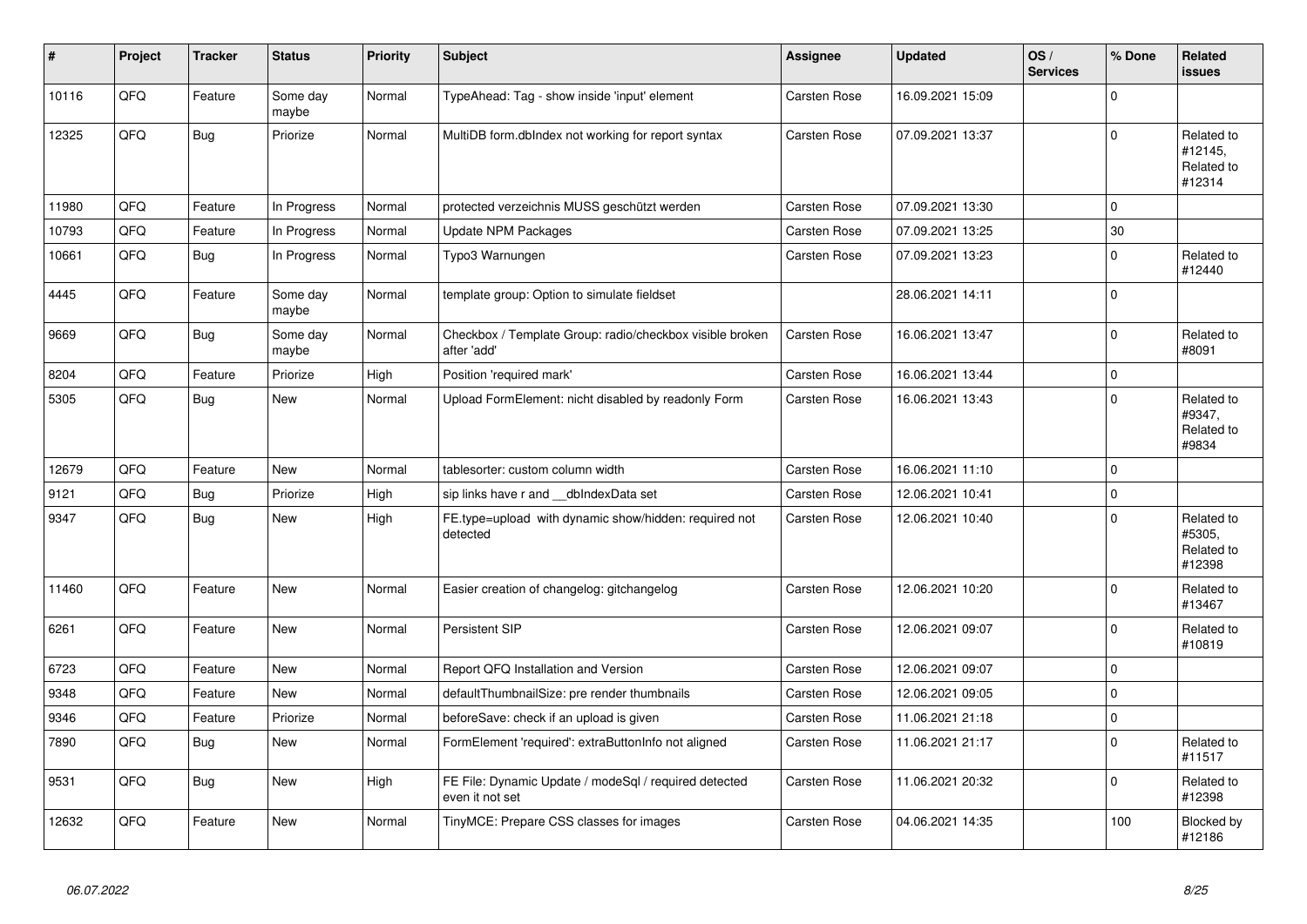| #     | Project | <b>Tracker</b> | <b>Status</b> | <b>Priority</b> | <b>Subject</b>                                                                                                 | Assignee            | <b>Updated</b>   | OS/<br><b>Services</b> | % Done              | Related<br><b>issues</b>                                               |
|-------|---------|----------------|---------------|-----------------|----------------------------------------------------------------------------------------------------------------|---------------------|------------------|------------------------|---------------------|------------------------------------------------------------------------|
| 11893 | QFQ     | Feature        | New           | High            | Broken SIP: a) only report one time, b) only report in main<br>column                                          | <b>Carsten Rose</b> | 12.05.2021 12:13 |                        | 0                   | Related to<br>#12532,<br>Related to<br>#14187                          |
| 10012 | QFQ     | Feature        | Priorize      | Normal          | redirectAllMailTo: {{beEmail:T}}                                                                               | Carsten Rose        | 08.05.2021 09:54 |                        | $\Omega$            | Related to<br>#12412,<br>Related to<br>#12413,<br>Related to<br>#10011 |
| 10011 | QFQ     | Feature        | Priorize      | Normal          | Offer new STORE_TYPO3 Variable 'beUser', 'beEmail'                                                             | <b>Carsten Rose</b> | 08.05.2021 09:51 |                        | $\mathbf 0$         | Related to<br>#10012,<br>Related to<br>#12511                          |
| 12412 | QFQ     | Feature        | <b>New</b>    | Normal          | Action/Escape qualifier 'e' (empty), '0': if given, an empty<br>string (or '0') will be treated as 'not found' | <b>Carsten Rose</b> | 08.05.2021 09:40 |                        | $\mathbf 0$         | Related to<br>#12413,<br>Related to<br>#10012                          |
| 12439 | QFQ     | Feature        | In Progress   | Normal          | TinyMCE Paste from Word & Character Count/Limit                                                                | <b>Carsten Rose</b> | 05.05.2021 22:15 |                        | $\mathbf 0$         |                                                                        |
| 9668  | QFQ     | Feature        | Priorize      | Normal          | Form.mode: rename 'hidden' to 'hide'                                                                           | Carsten Rose        | 05.05.2021 22:14 |                        | 0                   | Related to<br>#6437                                                    |
| 8044  | QFQ     | Feature        | Priorize      | Normal          | Transaction: a) Form, b) Report                                                                                | Carsten Rose        | 05.05.2021 22:14 |                        | 0                   | Related to<br>#8043                                                    |
| 3867  | QFQ     | Feature        | Priorize      | Normal          | Readonly Formular: Template Groups add/delete<br>ausbeldnen                                                    | <b>Carsten Rose</b> | 05.05.2021 22:12 |                        | 0                   |                                                                        |
| 8963  | QFQ     | Feature        | Priorize      | Normal          | Setting values in a store: flexible way                                                                        | <b>Carsten Rose</b> | 05.05.2021 22:10 |                        | $\mathbf{0}$        | Related to<br>#8975                                                    |
| 9394  | QFQ     | Feature        | Priorize      | Normal          | REST: allow for non numerical ids in get requests                                                              | <b>Carsten Rose</b> | 05.05.2021 22:10 |                        | 0                   |                                                                        |
| 11320 | QFQ     | Feature        | Priorize      | Normal          | Typo3 Version 10 support                                                                                       | Carsten Rose        | 05.05.2021 22:09 |                        | 0                   |                                                                        |
| 12503 | QFQ     | Feature        | Priorize      | Normal          | Detect dangerous UPDATE statement with missing WHERE                                                           | <b>Carsten Rose</b> | 05.05.2021 22:09 |                        | 0                   |                                                                        |
| 12504 | QFQ     | Feature        | Priorize      | Normal          | sql.log: report fe.id                                                                                          | Carsten Rose        | 05.05.2021 22:09 |                        | $\mathbf 0$         |                                                                        |
| 12465 | QFQ     | Feature        | New           | Normal          | QFQ Function: use in FE to fill StoreRecord                                                                    | <b>Carsten Rose</b> | 05.05.2021 21:58 |                        | $\mathbf 0$         |                                                                        |
| 9548  | QFQ     | Feature        | Feedback      | High            | FormElement: Pattern mismatch - optional report only on<br>focus lost                                          | Benjamin Baer       | 03.05.2021 21:14 |                        | 0                   |                                                                        |
| 9534  | QFQ     | Bug            | Priorize      | Urgent          | FE.type=upload: 'Unknown Mode: ID"                                                                             | Carsten Rose        | 03.05.2021 21:14 |                        | $\mathsf 0$         | Related to<br>#9532                                                    |
| 9173  | QFQ     | Bug            | Priorize      | Urgent          | Stale Record Lock: Firefox                                                                                     | Carsten Rose        | 03.05.2021 21:14 |                        | $\mathsf{O}\xspace$ | Related to<br>#9789                                                    |
| 9517  | QFQ     | Feature        | In Progress   | High            | Input multiple tags with typeahead                                                                             | Carsten Rose        | 03.05.2021 21:14 |                        | 40                  | Related to<br>#10150                                                   |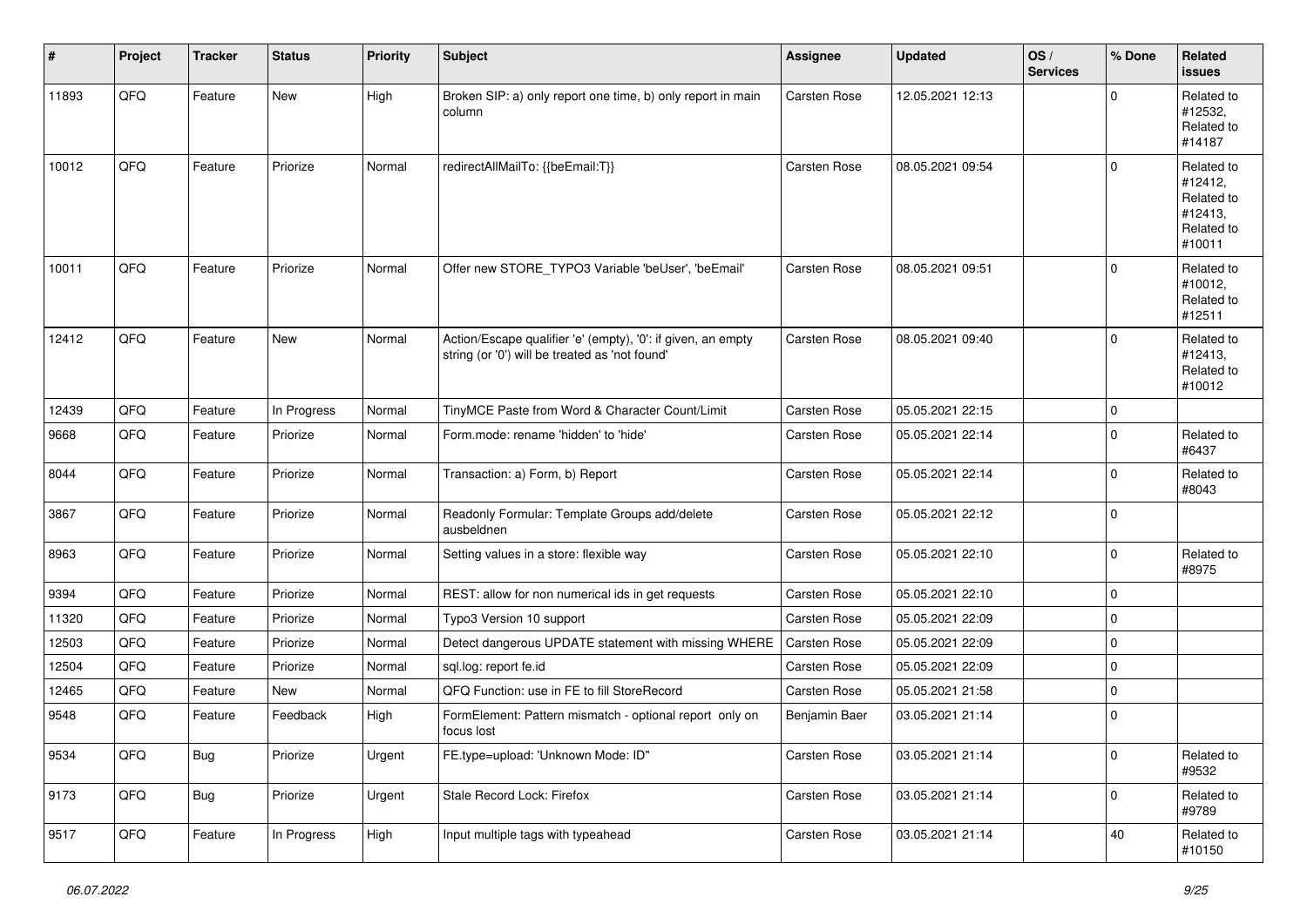| #     | Project        | <b>Tracker</b> | <b>Status</b>     | <b>Priority</b> | <b>Subject</b>                                                                                         | <b>Assignee</b>     | <b>Updated</b>   | OS/<br><b>Services</b> | % Done      | Related<br>issues                           |
|-------|----------------|----------------|-------------------|-----------------|--------------------------------------------------------------------------------------------------------|---------------------|------------------|------------------------|-------------|---------------------------------------------|
| 8962  | QFQ            | Feature        | <b>New</b>        | High            | allow for form fields with identical names                                                             | Carsten Rose        | 03.05.2021 21:14 |                        | 0           |                                             |
| 8668  | QFQ            | Bug            | <b>New</b>        | High            | Pill disabled: dyamic mode 'hidden' not respected - FE is still<br>required                            | Carsten Rose        | 03.05.2021 21:14 |                        | $\Omega$    |                                             |
| 8431  | QFQ            | <b>Bug</b>     | New               | High            | autocron.php with wrong path                                                                           | Carsten Rose        | 03.05.2021 21:14 |                        | 0           |                                             |
| 8083  | QFQ            | <b>Bug</b>     | <b>New</b>        | High            | FormEditor: primary table list does not respect<br>'indexDb={{indexData:Y}}'                           | Carsten Rose        | 03.05.2021 21:14 |                        | $\mathbf 0$ | Has duplicate<br>#6678                      |
| 7899  | QFQ            | Bug            | <b>New</b>        | High            | Fe.type=password / retype / required: always complain<br>about missing value                           | Carsten Rose        | 03.05.2021 21:14 |                        | $\mathbf 0$ |                                             |
| 7850  | QFQ            | Feature        | <b>New</b>        | High            | Upload records: non 'pathFileName' column                                                              | <b>Carsten Rose</b> | 03.05.2021 21:14 |                        | $\mathbf 0$ |                                             |
| 7650  | QFQ            | Bug            | <b>New</b>        | High            | Optional do not show 'required' sign on FormElement                                                    | Carsten Rose        | 03.05.2021 21:14 |                        | $\mathbf 0$ |                                             |
| 5715  | QFQ            | Feature        | New               | High            | PDF Caching                                                                                            | Carsten Rose        | 03.05.2021 21:14 |                        | $\mathbf 0$ | Related to<br>#5851,<br>Related to<br>#6357 |
| 5459  | QFQ            | <b>Bug</b>     | New               | High            | Multi DB: spread system tables between 'QFQ' and<br>'Data'-DB                                          | Carsten Rose        | 03.05.2021 21:14 |                        | $\Omega$    | Related to<br>#4720                         |
| 5221  | QFQ            | Bug            | <b>New</b>        | High            | Download Dialog: Bleibt stehen in FF wenn Datei<br>automatisch gespeichert wird.                       | <b>Carsten Rose</b> | 03.05.2021 21:14 |                        | $\Omega$    |                                             |
| 4279  | QFQ            | Bug            | Some day<br>maybe | High            | config.linkVars lost                                                                                   | Carsten Rose        | 03.05.2021 21:14 |                        | $\Omega$    |                                             |
| 4258  | QFQ            | Feature        | Some day<br>maybe | High            | <b>System Defaults: Forms</b>                                                                          | <b>Carsten Rose</b> | 03.05.2021 21:14 |                        | 0           |                                             |
| 3990  | QFQ            | Feature        | Some day<br>maybe | High            | custom class definition: add space automatically                                                       | Carsten Rose        | 03.05.2021 21:14 |                        | $\mathbf 0$ |                                             |
| 3967  | QFQ            | Feature        | Some day<br>maybe | High            | Report: Checkbox, Radio, Dropdown, Input welches ohne<br>Submit funktioniert - 'Inline-Form'           | Carsten Rose        | 03.05.2021 21:14 |                        | $\mathbf 0$ |                                             |
| 3848  | QFQ            | Feature        | Some day<br>maybe | High            | Antivirus check fuer Upload files in qfq?                                                              | Carsten Rose        | 03.05.2021 21:14 |                        | $\Omega$    | Related to<br>#4131                         |
| 3727  | QFQ            | Feature        | <b>New</b>        | High            | Security: Session Hijacking erschweren                                                                 | Carsten Rose        | 03.05.2021 21:14 |                        | $\Omega$    |                                             |
| 3570  | QFQ            | Bug            | Some day<br>maybe | High            | Formular mit prmitnew permitEdit=Always wird nicht<br>aufgerufen (ist leer)                            | Carsten Rose        | 03.05.2021 21:14 |                        | $\Omega$    |                                             |
| 3109  | QFQ            | <b>Bug</b>     | Some day<br>maybe | High            | RealUrl: Links werden nicht korrekt gerendert                                                          | Carsten Rose        | 03.05.2021 21:14 |                        | $\mathbf 0$ |                                             |
| 3061  | QFQ            | Bug            | Some day<br>maybe | High            | winstitute: mysql connection durcheinander - nmhp17<br>(ag7)/QFQ arbeitet mit DB/Tabellen von biostat. | Carsten Rose        | 03.05.2021 21:14 |                        | $\pmb{0}$   |                                             |
| 880   | QFQ            | Feature        | Some day<br>maybe | Urgent          | Security: PHP, SQL Injection, XSS                                                                      |                     | 03.05.2021 21:14 |                        | $\pmb{0}$   | Related to<br>#14320                        |
| 12468 | $\mathsf{QFQ}$ | Bug            | New               | Urgent          | Form: update Form.title after save                                                                     | Carsten Rose        | 03.05.2021 21:12 |                        | $\pmb{0}$   |                                             |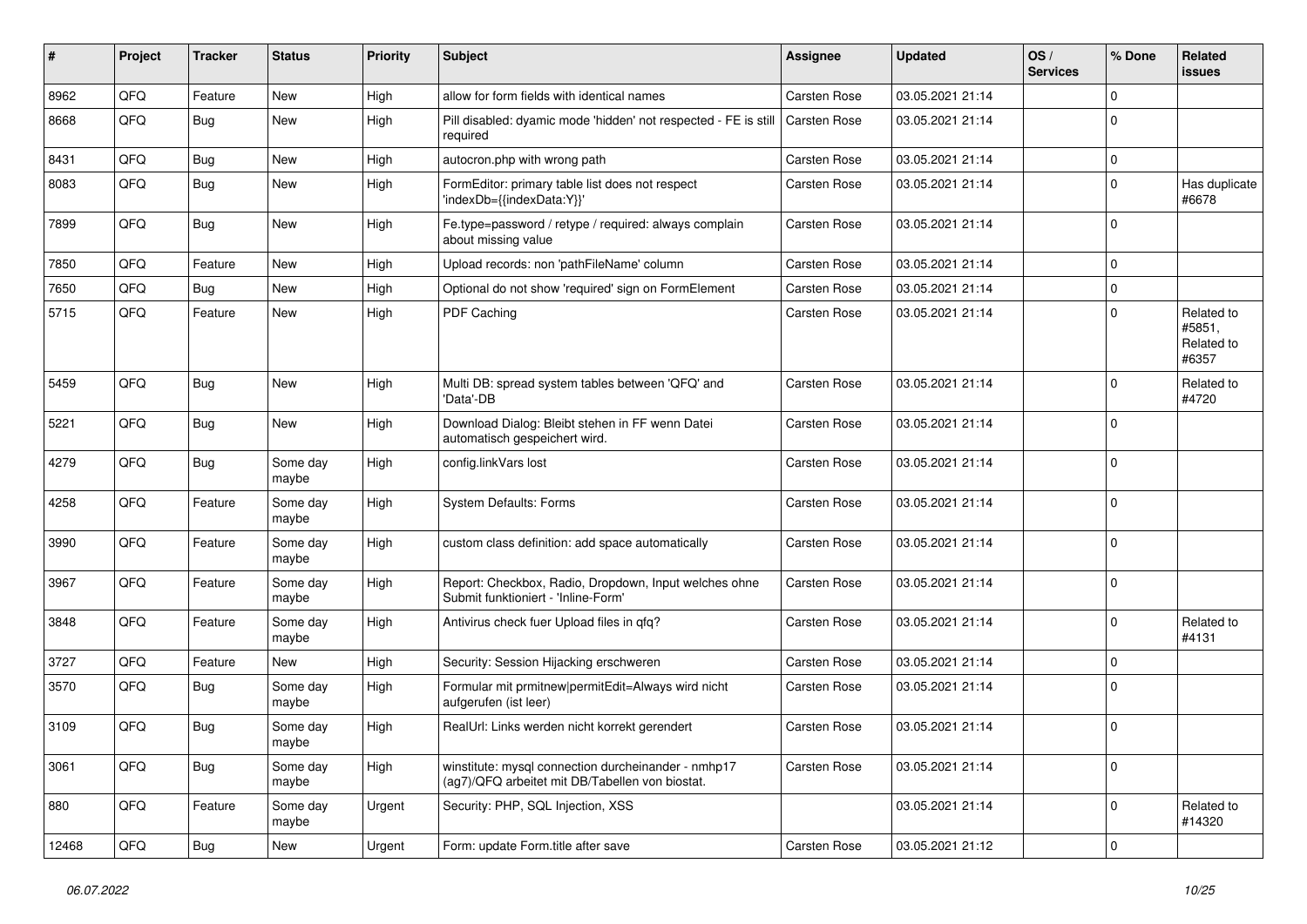| $\#$  | Project | <b>Tracker</b> | <b>Status</b> | Priority | <b>Subject</b>                                                                                             | <b>Assignee</b>                                        | <b>Updated</b>   | OS/<br><b>Services</b> | % Done         | <b>Related</b><br><b>issues</b>               |                      |
|-------|---------|----------------|---------------|----------|------------------------------------------------------------------------------------------------------------|--------------------------------------------------------|------------------|------------------------|----------------|-----------------------------------------------|----------------------|
| 11850 | QFQ     | Feature        | <b>New</b>    | Urgent   | Wizard Form: basierend auf einer Tabelle eine Form<br>anlegen.                                             |                                                        | 03.05.2021 21:12 |                        | 0              | Blocked by<br>#8082                           |                      |
| 11237 | QFQ     | Bug            | New           | High     | Radiobutton / parameter.buttonClass= btn-default - kein dirty<br>Trigger                                   | Benjamin Baer                                          | 03.05.2021 21:12 |                        | 0              | Related to<br>#10766                          |                      |
| 11057 | QFQ     | Bug            | New           | High     | Checkboxes ohne span.checkmark im Report werden<br>ausgeblendet                                            | Benjamin Baer                                          | 03.05.2021 21:12 |                        | $\Omega$       | Related to<br>#11039                          |                      |
| 10766 | QFQ     | Bug            | <b>New</b>    | High     | Radiobutton / parameter.buttonClass=btn-default: dynamic<br>update                                         |                                                        | 03.05.2021 21:12 |                        | $\mathbf 0$    | Related to<br>#11237                          |                      |
| 10640 | QFQ     | Bug            | New           | High     | TypeAhead Tag: FE editierbar trotz readOnly                                                                | Carsten Rose                                           | 03.05.2021 21:12 |                        | $\mathbf 0$    | Related to<br>#7795                           |                      |
| 10508 | QFQ     | Bug            | New           | High     | Multi Form broken on Multi DB Instance                                                                     | Carsten Rose                                           | 03.05.2021 21:12 |                        | 0              |                                               |                      |
| 10506 | QFQ     | Bug            | New           | High     | Template Group broken on MultiDB instance                                                                  | Carsten Rose                                           | 03.05.2021 21:12 |                        | 0              | Related to<br>#10505                          |                      |
| 10081 | QFQ     | Bug            | New           | High     | Stale record lock after 'forbidden' character                                                              | <b>Carsten Rose</b>                                    | 03.05.2021 21:12 |                        | $\Omega$       | Related to<br>#10082,<br>Related to<br>#9789  |                      |
| 10345 | QFQ     | Feature        | New           | Normal   | Templates - Patterns QFQ Style                                                                             |                                                        | 03.05.2021 21:01 |                        | 0              | Related to<br>#10713                          |                      |
| 12119 | QFQ     | Feature        | New           | Normal   | AS paged: error message missing if there ist no 'r' argument.                                              | <b>Carsten Rose</b>                                    | 03.05.2021 20:51 |                        | $\mathbf 0$    |                                               |                      |
| 12163 | QFQ     | Feature        | New           | Normal   | Checkbox: table wrap                                                                                       | Carsten Rose                                           | 03.05.2021 20:51 |                        | 0              |                                               |                      |
| 11668 | QFQ     | <b>Bug</b>     | New           | Normal   | Play function.sql - problem with mysql                                                                     | Carsten Rose                                           | 03.05.2021 20:48 |                        | 0              |                                               |                      |
| 11667 | QFQ     | Bug            | New           | Normal   | MySQL mariadb-server-10.3: Incorrect datetime value                                                        | Carsten Rose                                           | 03.05.2021 20:48 |                        | 0              |                                               |                      |
| 11955 | QFQ     | Feature        | New           | Normal   | subrecord: new title option to set <th> attributes - e.g. to<br/>customize tablesorter options.</th>       | attributes - e.g. to<br>customize tablesorter options. | Carsten Rose     | 03.05.2021 20:47       |                | 0                                             | Related to<br>#11775 |
| 11747 | QFQ     | Feature        | New           | Normal   | Maintenance Page with Redirect                                                                             | Carsten Rose                                           | 03.05.2021 20:47 |                        | 0              | Related to<br>#11741                          |                      |
| 4194  | QFQ     | Feature        | In Progress   | Normal   | Bootstrap 4 ist jetzt offiziel                                                                             |                                                        | 03.05.2021 20:47 |                        | 0              | Related to<br>#10114                          |                      |
| 12480 | QFQ     | Feature        | New           | Normal   | If QFQ upgrade is running, block further request                                                           | Carsten Rose                                           | 03.05.2021 20:45 |                        | 0              |                                               |                      |
| 12477 | QFQ     | Feature        | New           | Normal   | Support for refactoring: Form, FormElement, diverse<br>Tabellen/Spalten, tt-content Records                | Carsten Rose                                           | 03.05.2021 20:45 |                        | $\mathbf 0$    |                                               |                      |
| 12474 | QFG     | Feature        | <b>New</b>    | Normal   | Check BaseConfigURL if it is given and the the last char is '/'                                            | Carsten Rose                                           | 03.05.2021 20:45 |                        | $\pmb{0}$      |                                               |                      |
| 12413 | QFQ     | Feature        | New           | Normal   | STORE_TYPO3: enhance for {{be_users.email:T}},<br>{{fe users.email:T}}                                     | Carsten Rose                                           | 03.05.2021 20:45 |                        | $\overline{0}$ | Related to<br>#12412,<br>Related to<br>#10012 |                      |
| 12400 | QFQ     | Feature        | New           | Normal   | Tutorial ist in QFQ Doku, Wird in der Suche gefunden, es<br>gibt aber kein Menupunkt - Inhalt ueberpruefen | Carsten Rose                                           | 03.05.2021 20:45 |                        | 0              |                                               |                      |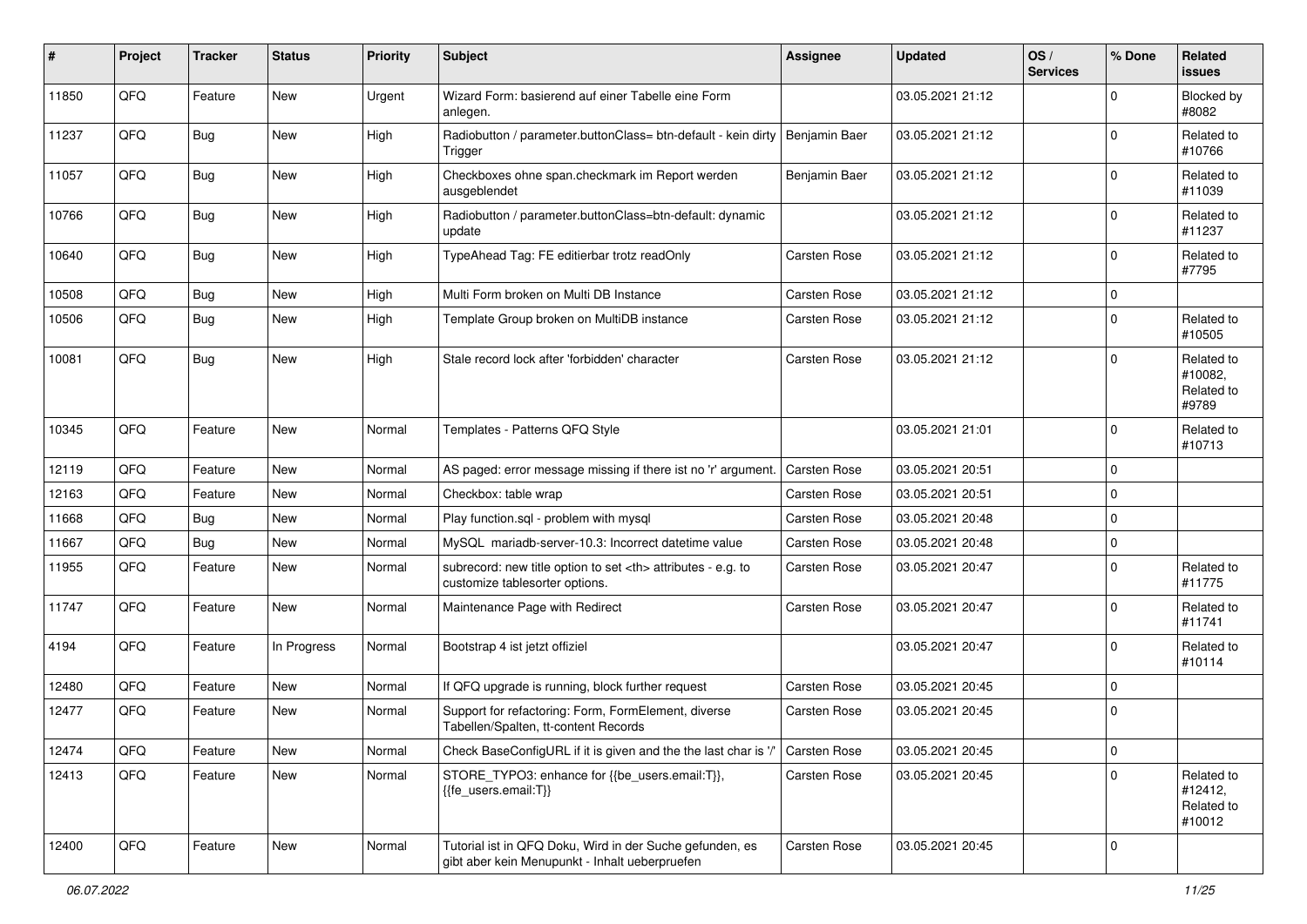| #     | Project | <b>Tracker</b> | <b>Status</b>     | <b>Priority</b> | <b>Subject</b>                                                                                       | Assignee            | <b>Updated</b>   | OS/<br><b>Services</b> | % Done      | <b>Related</b><br><b>issues</b> |
|-------|---------|----------------|-------------------|-----------------|------------------------------------------------------------------------------------------------------|---------------------|------------------|------------------------|-------------|---------------------------------|
| 12269 | QFQ     | Feature        | <b>New</b>        | Normal          | 2FA - Login                                                                                          | <b>Carsten Rose</b> | 03.05.2021 20:45 |                        | $\Omega$    |                                 |
| 12162 | QFQ     | Feature        | <b>New</b>        | Normal          | FE.type=sendmail: personalized mailing (several mails) via<br>template                               | Carsten Rose        | 03.05.2021 20:45 |                        | $\Omega$    |                                 |
| 12156 | QFQ     | Feature        | <b>New</b>        | Normal          | Form: Optional disable 'leave page'                                                                  |                     | 03.05.2021 20:45 |                        | $\Omega$    |                                 |
| 12109 | QFQ     | Feature        | <b>New</b>        | Normal          | Donwload Link: Plain, SIP, Persistent Link, Peristent SIP -<br>new notation                          | Carsten Rose        | 03.05.2021 20:45 |                        | $\mathbf 0$ | Related to<br>#12085            |
| 7278  | QFQ     | Feature        | Some day<br>maybe | Normal          | Form: Wert vordefinieren der immer gesetzt wird                                                      |                     | 02.05.2021 09:27 |                        | $\Omega$    |                                 |
| 12135 | QFQ     | Feature        | <b>New</b>        | Normal          | Subrecord: Notiz                                                                                     |                     | 24.04.2021 16:58 |                        | $\Omega$    |                                 |
| 12330 | QFQ     | Feature        | <b>New</b>        | Normal          | Copy to input field / text area / TinyMCE                                                            | <b>Carsten Rose</b> | 07.04.2021 09:01 |                        | $\mathbf 0$ |                                 |
| 10080 | QFQ     | Feature        | <b>New</b>        | Normal          | Popup on 'save' / 'close': configure dialog (answer<br>yes/no/cancle/)                               | Carsten Rose        | 28.03.2021 20:52 |                        | $\Omega$    | Is duplicate of<br>#12262       |
| 11347 | QFQ     | <b>Bug</b>     | Feedback          | Normal          | If Bedingungen funktionieren nicht korrekt                                                           | Christoph Fuchs     | 21.03.2021 20:37 |                        | $\Omega$    |                                 |
| 12187 | QFQ     | Bug            | <b>New</b>        | Normal          | Trigger FormAsFile() via Report: probably problem with multi<br>DB setup                             | <b>Carsten Rose</b> | 20.03.2021 21:20 |                        | $\Omega$    |                                 |
| 10714 | QFQ     | Feature        | <b>New</b>        | Normal          | multi Table Form                                                                                     | <b>Carsten Rose</b> | 16.03.2021 18:44 |                        | $\mathbf 0$ |                                 |
| 8217  | QFQ     | Feature        | <b>New</b>        | Normal          | if-elseif-else construct                                                                             | Carsten Rose        | 16.03.2021 18:41 |                        | $\Omega$    | Related to<br>#10716            |
| 11516 | QFQ     | Feature        | <b>New</b>        | Normal          | Multi Page Form (Previous/Next Buttons)                                                              | <b>Carsten Rose</b> | 16.03.2021 17:52 |                        | $\mathbf 0$ |                                 |
| 12146 | QFQ     | Feature        | <b>New</b>        | Normal          | Autocron Job: Anzeigen wann der naechste Job ausgefuehrt<br>wird, resp das er nicht ausgefuehrt wird | <b>Carsten Rose</b> | 15.03.2021 15:23 |                        | $\Omega$    |                                 |
| 12133 | QFQ     | Bug            | <b>New</b>        | Normal          | NPM, phpSpreadSheet aktualisieren                                                                    | Carsten Rose        | 15.03.2021 09:04 |                        | $\mathbf 0$ |                                 |
| 8187  | QFQ     | Feature        | <b>New</b>        | Normal          | Subrecord: enable/hide new button - make new/edit/delete<br>customizeable.                           | Carsten Rose        | 06.03.2021 18:44 |                        | $\Omega$    | Related to<br>#11326            |
| 12045 | QFQ     | <b>Bug</b>     | <b>New</b>        | Normal          | templateGroup afterSave FE: Aufruf ohne<br>sglHonorFormElements funktioniert nicht                   | Carsten Rose        | 18.02.2021 16:33 |                        | $\Omega$    |                                 |
| 12040 | QFQ     | Bug            | <b>New</b>        | Normal          | FE Mode 'hidden' für zwei FEs auf einer Zeile                                                        | Carsten Rose        | 18.02.2021 10:13 |                        | $\mathbf 0$ |                                 |
| 12039 | QFQ     | Feature        | New               | Normal          | Missing htmlSpecialChar() in pre processing on form submit                                           |                     | 18.02.2021 00:09 |                        | $\mathbf 0$ | Related to<br>#14320            |
| 12024 | QFQ     | Feature        | New               | Normal          | Excel Export: text columns by default decode<br>htmlspeciachar()                                     | Carsten Rose        | 17.02.2021 23:55 |                        | $\mathbf 0$ | Related to<br>#12022            |
| 12038 | QFQ     | Feature        | <b>New</b>        | Normal          | a) STORE_VAR: filenameOnlyStripUniq, b) SP:<br>QSTRIPUNIQ()                                          |                     | 17.02.2021 23:55 |                        | $\Omega$    |                                 |
| 12023 | QFQ     | Feature        | <b>New</b>        | Normal          | MySQL Stored Precdure: QDECODESPECIALCHAR()                                                          | <b>Carsten Rose</b> | 16.02.2021 11:16 |                        | $\Omega$    | Related to<br>#12022            |
| 9958  | QFQ     | Bug            | Priorize          | Normal          | Broken subrecord query: no error message                                                             | <b>Carsten Rose</b> | 05.02.2021 15:15 |                        | $\mathbf 0$ |                                 |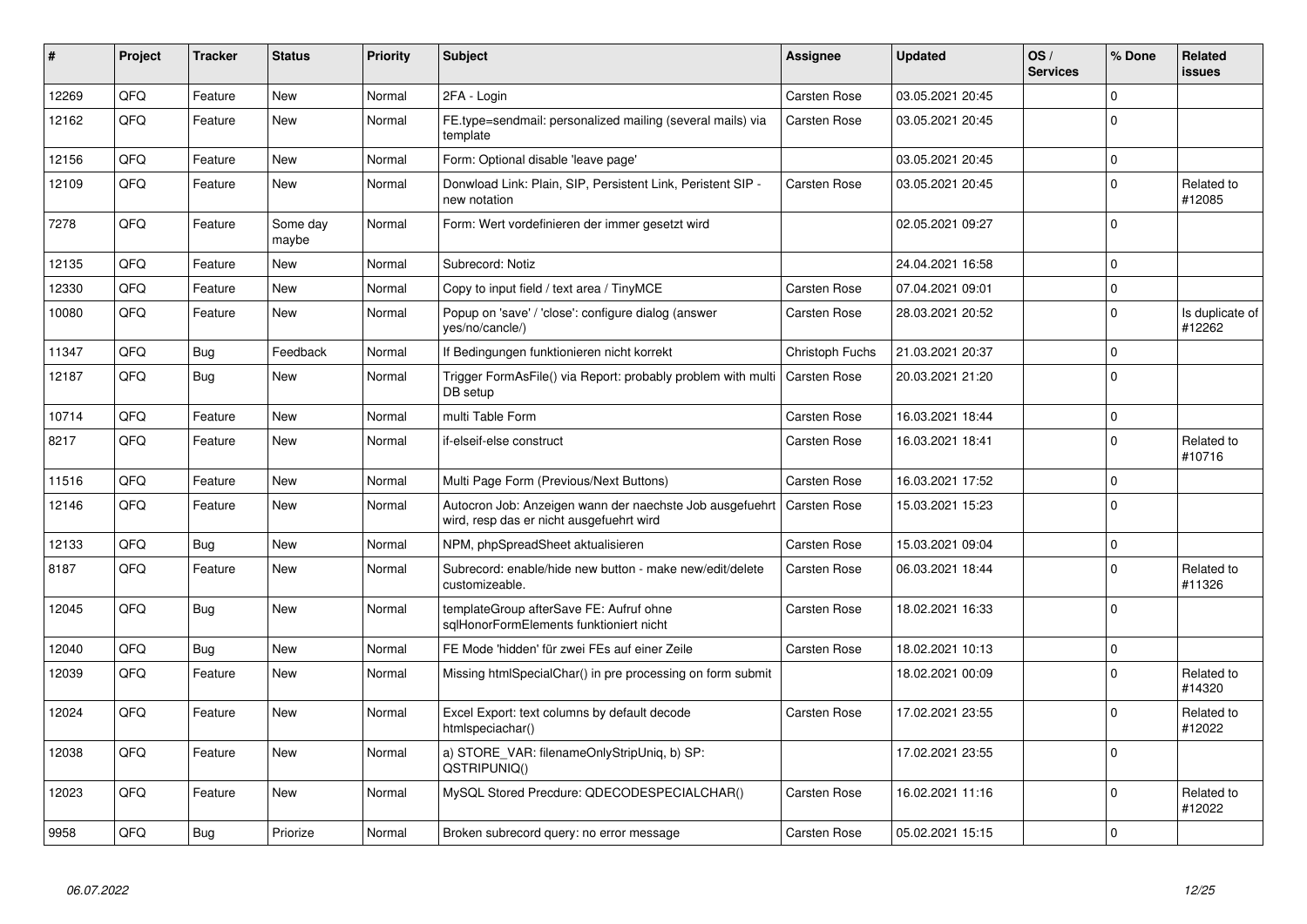| #     | Project | <b>Tracker</b> | <b>Status</b>     | <b>Priority</b> | <b>Subject</b>                                                                      | Assignee            | <b>Updated</b>   | OS/<br><b>Services</b> | % Done      | <b>Related</b><br><b>issues</b>                                      |
|-------|---------|----------------|-------------------|-----------------|-------------------------------------------------------------------------------------|---------------------|------------------|------------------------|-------------|----------------------------------------------------------------------|
| 7229  | QFQ     | Feature        | Some day<br>maybe | Normal          | New FormElement.type: Button                                                        |                     | 01.02.2021 12:32 |                        | $\Omega$    |                                                                      |
| 3880  | QFQ     | Feature        | Some day<br>maybe | Normal          | Form 'Form': anlegen einer Tabelle                                                  |                     | 14.01.2021 10:12 |                        | $\mathbf 0$ |                                                                      |
| 9281  | QFQ     | Bug            | Some day<br>maybe | Normal          | Allow STRICT_TRANS_TABLES                                                           | <b>Carsten Rose</b> | 02.01.2021 18:43 |                        | $\Omega$    |                                                                      |
| 9126  | QFQ     | Bug            | Some day<br>maybe | Normal          | hidden Form elements are present in page source                                     |                     | 02.01.2021 18:41 |                        | $\mathbf 0$ |                                                                      |
| 5695  | QFQ     | Feature        | In Progress       | Normal          | Multiform                                                                           | <b>Carsten Rose</b> | 02.01.2021 18:38 |                        | $\mathbf 0$ |                                                                      |
| 11775 | QFQ     | Feature        | New               | Normal          | Subrecord Tooltip pro Feld                                                          | <b>Carsten Rose</b> | 18.12.2020 15:22 |                        | $\mathbf 0$ | Related to<br>#11955                                                 |
| 11752 | QFQ     | Bug            | <b>New</b>        | Normal          | checkbox renders multiple input elements with same name                             | <b>Carsten Rose</b> | 17.12.2020 14:58 |                        | $\mathbf 0$ | Related to<br>#11750                                                 |
| 11716 | QFQ     | Feature        | New               | Normal          | Form an beliebiger Stelle im Report anzeigen                                        |                     | 09.12.2020 09:47 |                        | $\Omega$    |                                                                      |
| 11715 | QFQ     | Bug            | New               | Normal          | acceptZeroAsRequired and requiredOffButMark do not<br>coincide                      |                     | 08.12.2020 12:13 |                        | $\Omega$    |                                                                      |
| 11695 | QFQ     | Bug            | <b>New</b>        | Normal          | MultiForm required FE Error                                                         | Carsten Rose        | 04.12.2020 13:34 |                        | $\mathbf 0$ |                                                                      |
| 11534 | QFQ     | Feature        | New               | Normal          | Report: Action on selected rows - Table batchprocessing<br>feature                  |                     | 18.11.2020 08:15 |                        | $\mathbf 0$ |                                                                      |
| 11535 | QFQ     | Feature        | <b>New</b>        | Normal          | Ability to create SQL columns in frontend QFQ forms                                 |                     | 17.11.2020 12:11 |                        | $\pmb{0}$   |                                                                      |
| 11523 | QFQ     | Feature        | New               | Normal          | Mit dynamic Update erkennen, ob Upload gemacht wurde                                | Carsten Rose        | 13.11.2020 15:07 |                        | $\Omega$    | Related to<br>#9533                                                  |
| 11522 | QFQ     | <b>Bug</b>     | <b>New</b>        | Normal          | Aus/Einblenden von Reitern                                                          |                     | 13.11.2020 14:58 |                        | $\Omega$    |                                                                      |
| 10937 | QFQ     | Bug            | <b>New</b>        | Normal          | Fehler mit abhängigen Select- Feldern beim Positionieren                            | Carsten Rose        | 12.11.2020 23:45 |                        | $\mathbf 0$ |                                                                      |
| 10759 | QFQ     | <b>Bug</b>     | <b>New</b>        | Normal          | emptyMeansNull - Feld falsch aktualisiert                                           |                     | 12.11.2020 23:45 |                        | $\mathbf 0$ |                                                                      |
| 10704 | QFQ     | Bug            | <b>New</b>        | Normal          | wkhtml problem rendering fullCalendar.js / fabric.js >><br>successor: puppeteer     | <b>Carsten Rose</b> | 12.11.2020 23:45 |                        | $\Omega$    | Related to<br>#5024,<br>Related to<br>#4650,<br>Related to<br>#10715 |
| 10588 | QFQ     | <b>Bug</b>     | <b>New</b>        | Normal          | typeahed Tag: Doku anpassen                                                         | Carsten Rose        | 12.11.2020 23:45 |                        | $\Omega$    |                                                                      |
| 11504 | QFQ     | Feature        | New               | Normal          | Dynamic Update: Button text update for 'Save',' Close' &<br>'Delete'                | <b>Carsten Rose</b> | 12.11.2020 23:44 |                        | $\Omega$    |                                                                      |
| 11239 | QFQ     | Bug            | <b>New</b>        | Normal          | Radiobutton (plain): horizontales Rendern abhängig vom<br>Datentyp in der Datenbank | <b>Carsten Rose</b> | 30.09.2020 18:37 |                        | $\Omega$    |                                                                      |
| 11195 | QFQ     | Bug            | <b>New</b>        | Low             | Dynamic Update: Note not updated if new text is empty<br>(v20.4)                    |                     | 25.09.2020 11:14 |                        | $\mathbf 0$ |                                                                      |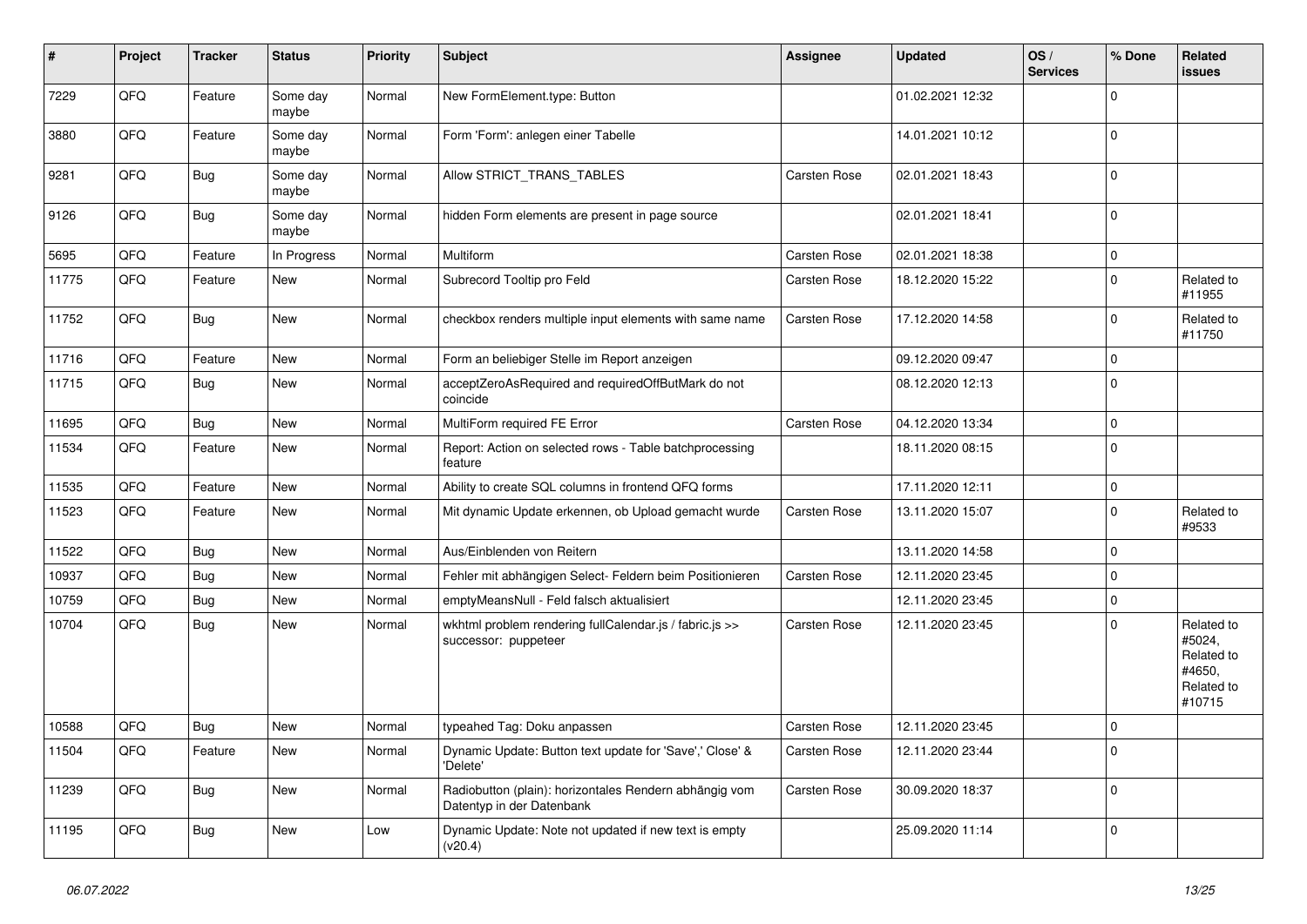| #     | <b>Project</b> | <b>Tracker</b> | <b>Status</b>     | <b>Priority</b> | Subject                                                                                            | Assignee            | <b>Updated</b>   | OS/<br><b>Services</b> | % Done      | <b>Related</b><br>issues |
|-------|----------------|----------------|-------------------|-----------------|----------------------------------------------------------------------------------------------------|---------------------|------------------|------------------------|-------------|--------------------------|
| 11076 | QFQ            | Feature        | In Progress       | Normal          | SELECT  AS _websocket                                                                              | <b>Carsten Rose</b> | 30.08.2020 17:49 |                        | $\mathbf 0$ | Related to<br>#13354     |
| 11080 | QFQ            | Feature        | New               | Normal          | Send MQTT messages                                                                                 | Carsten Rose        | 29.08.2020 19:49 |                        | $\mathbf 0$ |                          |
| 10996 | QFQ            | Feature        | <b>New</b>        | Normal          | Download video via sip: no seek                                                                    | Carsten Rose        | 12.08.2020 14:18 |                        | 0           |                          |
| 10976 | QFQ            | Feature        | New               | Normal          | Excel Export Verbesserungen                                                                        | Carsten Rose        | 06.08.2020 10:56 |                        | $\mathbf 0$ |                          |
| 10890 | QFQ            | <b>Bug</b>     | New               | Normal          | AutoCron hangs                                                                                     |                     | 20.07.2020 13:56 |                        | $\mathbf 0$ |                          |
| 10874 | QFQ            | Feature        | <b>New</b>        | Normal          | Erstellen eines Foreign Keys in der Tabelle "FormElement"                                          |                     | 13.07.2020 10:11 |                        | 0           |                          |
| 10819 | QFQ            | Feature        | New               | Normal          | Persistent SIP - second try                                                                        | Carsten Rose        | 29.06.2020 23:02 |                        | $\mathbf 0$ | Related to<br>#6261      |
| 10763 | QFQ            | Feature        | <b>New</b>        | Normal          | form accessed and submitted despite logout?                                                        |                     | 16.06.2020 11:43 |                        | 0           |                          |
| 3432  | QFQ            | Feature        | New               | Normal          | subrecord: dynamicUpdate                                                                           | <b>Carsten Rose</b> | 11.06.2020 21:10 |                        | $\Omega$    | Related to<br>#5691      |
| 10738 | QFQ            | Feature        | Some day<br>maybe | Normal          | CORS headers for external API requests                                                             |                     | 10.06.2020 14:00 |                        | $\mathbf 0$ |                          |
| 10005 | QFQ            | Feature        | Priorize          | Normal          | Report / special column name:  AS _calendar                                                        | <b>Carsten Rose</b> | 03.06.2020 17:28 |                        | 0           |                          |
| 10658 | QFQ            | Bug            | New               | Normal          | processReadOnly broken                                                                             | <b>Carsten Rose</b> | 27.05.2020 17:55 |                        | $\mathbf 0$ |                          |
| 5345  | QFQ            | Feature        | New               | Normal          | Report: UPDATE / INSERT / DELETE statements should<br>trigger subqueries, depending on the result. | <b>Carsten Rose</b> | 27.05.2020 16:11 |                        | $\mathbf 0$ |                          |
| 10593 | QFQ            | Feature        | New               | Normal          | label2: text behind input element                                                                  | Carsten Rose        | 16.05.2020 10:57 |                        | 0           |                          |
| 5559  | QFQ            | Bug            | <b>New</b>        | Normal          | FE.type = Upload: 'accept' might contain variables                                                 | Carsten Rose        | 11.05.2020 21:23 |                        | $\mathbf 0$ |                          |
| 10443 | QFQ            | Feature        | In Progress       | Normal          | Konzept api / live                                                                                 | Carsten Rose        | 07.05.2020 09:39 |                        | 0           |                          |
| 10384 | QFQ            | Feature        | New               | Normal          | Parameter Exchange QFQ Instances                                                                   |                     | 07.05.2020 09:38 |                        | $\mathbf 0$ |                          |
| 10322 | QFQ            | <b>Bug</b>     | New               | Normal          | FormElement / Radio: missing column 'enum' >> FE not<br>reported                                   | <b>Carsten Rose</b> | 07.05.2020 09:37 |                        | $\mathbf 0$ |                          |
| 10124 | QFQ            | Feature        | Feedback          | Normal          | qfq AAI-Login                                                                                      | Karin Niffeler      | 07.05.2020 09:36 |                        | 0           |                          |
| 10119 | QFQ            | Feature        | New               | Normal          | Dropdown (selectlist) & TypeAhead: format and catagorize<br>list                                   | <b>Carsten Rose</b> | 07.05.2020 09:36 |                        | $\Omega$    |                          |
| 10082 | QFQ            | Bug            | <b>New</b>        | Normal          | FE.type=SELECT - 'sanatize' Class                                                                  | <b>Carsten Rose</b> | 07.05.2020 09:36 |                        | $\Omega$    | Related to<br>#10081     |
| 4050  | QFQ            | Feature        | <b>New</b>        | Normal          | sql.log: 1) FormElement ID which causes a specific action,<br>2) Result in the same row.           | Carsten Rose        | 15.04.2020 11:35 |                        | 0           | Related to<br>#5458      |
| 10324 | QFQ            | Bug            | New               | Normal          | Excel Export mit Template funktioniert nur, wenn Template<br>vor uid kommt                         |                     | 30.03.2020 11:20 |                        | 0           | Related to<br>#10257     |
| 10115 | QFQ            | Feature        | New               | Normal          | TypeAhead: static list                                                                             | Carsten Rose        | 26.02.2020 16:42 |                        | 100         |                          |
| 10003 | QFQ            | Feature        | Priorize          | Normal          | fieldset: stronger visualize group                                                                 | Benjamin Baer       | 12.02.2020 08:13 |                        | 0           |                          |
| 10015 | QFQ            | Feature        | Priorize          | Normal          | Monospace in Textarea                                                                              | Carsten Rose        | 03.02.2020 13:40 |                        | $\pmb{0}$   |                          |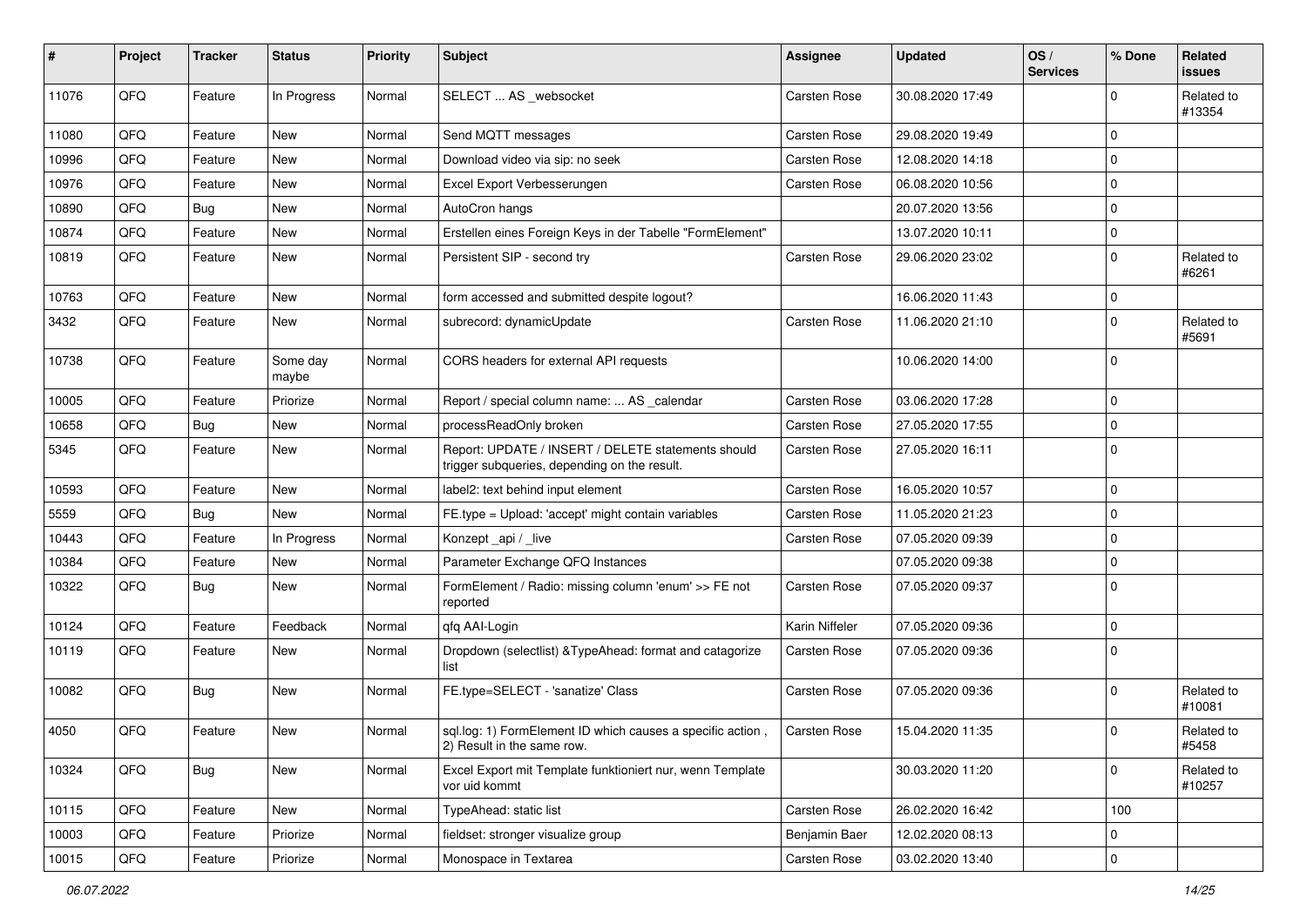| #    | Project        | <b>Tracker</b> | <b>Status</b>     | <b>Priority</b> | <b>Subject</b>                                                                                         | Assignee            | <b>Updated</b>   | OS/<br><b>Services</b> | % Done      | Related<br>issues                                                    |
|------|----------------|----------------|-------------------|-----------------|--------------------------------------------------------------------------------------------------------|---------------------|------------------|------------------------|-------------|----------------------------------------------------------------------|
| 9811 | QFQ            | Feature        | <b>New</b>        | Normal          | Report: tag every n'th row                                                                             | <b>Carsten Rose</b> | 01.02.2020 23:22 |                        | $\mathbf 0$ |                                                                      |
| 9783 | QFQ            | Bug            | <b>New</b>        | Normal          | Email with special characters                                                                          | <b>Carsten Rose</b> | 01.02.2020 23:22 |                        | $\mathbf 0$ |                                                                      |
| 9781 | QFQ            | Feature        | New               | Normal          | Button: CSS class to make buttons smaller                                                              | Carsten Rose        | 01.02.2020 23:22 |                        | 0           |                                                                      |
| 9707 | QFQ            | Feature        | New               | Normal          | SIP security: encode pageId and check pageId on decode                                                 | <b>Carsten Rose</b> | 01.02.2020 23:22 |                        | 0           |                                                                      |
| 9706 | QFQ            | Feature        | New               | Normal          | Multi File Upload (hidden template group)                                                              | <b>Carsten Rose</b> | 01.02.2020 23:22 |                        | 0           | Related to<br>#7521,<br>Related to<br>#5562,<br>Related to<br>#13330 |
| 9691 | QFQ            | <b>Bug</b>     | In Progress       | Normal          | Checkbox: dynamic update > readonly                                                                    | Carsten Rose        | 01.02.2020 23:22 |                        | 50          | Related to<br>#9834                                                  |
| 9537 | QFQ            | Feature        | <b>New</b>        | Normal          | FormEditor: Edit fieldset in FrontEnd                                                                  | <b>Carsten Rose</b> | 01.02.2020 23:22 |                        | 0           |                                                                      |
| 9533 | QFQ            | Bug            | New               | Normal          | FE.type=upload: Check in 'beforeSave' if upload is given                                               | <b>Carsten Rose</b> | 01.02.2020 23:22 |                        | $\mathbf 0$ | Related to<br>#11523                                                 |
| 9352 | QFQ            | Feature        | <b>New</b>        | Normal          | FE 'Native' fire slaveld, sqlAfter, sqlIns                                                             | <b>Carsten Rose</b> | 01.02.2020 23:22 |                        | 0           |                                                                      |
| 9317 | QFQ            | <b>Bug</b>     | New               | Normal          | FE.type=note: with dynamic show/hidden an empty label<br>causes trouble                                | Carsten Rose        | 01.02.2020 23:22 |                        | $\Omega$    |                                                                      |
| 9208 | QFQ            | Feature        | New               | Normal          | Manage 'recent' records                                                                                | <b>Carsten Rose</b> | 01.02.2020 23:22 |                        | $\mathbf 0$ |                                                                      |
| 9177 | QFQ            | Bug            | New               | Normal          | Bug? QFQ tries to save an action FE, which has real<br>existing column name                            | <b>Carsten Rose</b> | 01.02.2020 23:22 |                        | $\mathbf 0$ |                                                                      |
| 9136 | QFQ            | Feature        | New               | Normal          | Create ZIP files with dynamic PDFs                                                                     | <b>Carsten Rose</b> | 01.02.2020 23:22 |                        | 0           |                                                                      |
| 9275 | QFQ            | Bug            | <b>New</b>        | Normal          | autcron: t3 page, which takes to long to respond, is not<br>reported properly                          | <b>Carsten Rose</b> | 01.02.2020 23:22 |                        | 100         |                                                                      |
| 9130 | QFQ            | Feature        | Some day<br>maybe | Normal          | tablesorter: Automatic Row numbering / Zeilenummer                                                     | Benjamin Baer       | 01.02.2020 23:22 |                        | $\mathbf 0$ |                                                                      |
| 9129 | QFQ            | Feature        | New               | Normal          | sqlValidate: Message as notification, not as error                                                     | <b>Carsten Rose</b> | 01.02.2020 23:22 |                        | 0           | Related to<br>#9128                                                  |
| 9128 | QFQ            | Feature        | <b>New</b>        | Normal          | Error Message: not replaced variables- a) replace back to<br>'{{', b) underline                        | <b>Carsten Rose</b> | 01.02.2020 23:22 |                        | $\mathbf 0$ | Related to<br>#9129                                                  |
| 9127 | QFQ            | Bug            | New               | Normal          | Error Message: change 'roll over' color - text not readable                                            | <b>Carsten Rose</b> | 01.02.2020 23:22 |                        | 0           |                                                                      |
| 8975 | QFG            | Feature        | New               | Normal          | Report Notation: 2.0                                                                                   | Carsten Rose        | 01.02.2020 23:22 |                        | $\Omega$    | Related to<br>#8963                                                  |
| 8806 | QFQ            | Feature        | <b>New</b>        | Normal          | SQL Function nl2br                                                                                     | Carsten Rose        | 01.02.2020 23:22 |                        | $\mathbf 0$ |                                                                      |
| 8719 | QFQ            | Feature        | New               | Normal          | extraButtonLock: add support for 0/1                                                                   | Carsten Rose        | 01.02.2020 23:22 |                        | $\pmb{0}$   |                                                                      |
| 8336 | QFQ            | Feature        | New               | Normal          | Form > modified > Close New: a) Optional disable popup, b)<br>custom text, c) mode on save: close stay | Carsten Rose        | 01.02.2020 23:22 |                        | $\mathbf 0$ | Related to<br>#8335                                                  |
| 8089 | $\mathsf{QFQ}$ | Feature        | New               | Normal          | Copy/Paste for FormElements                                                                            | Carsten Rose        | 01.02.2020 23:22 |                        | $\mathbf 0$ |                                                                      |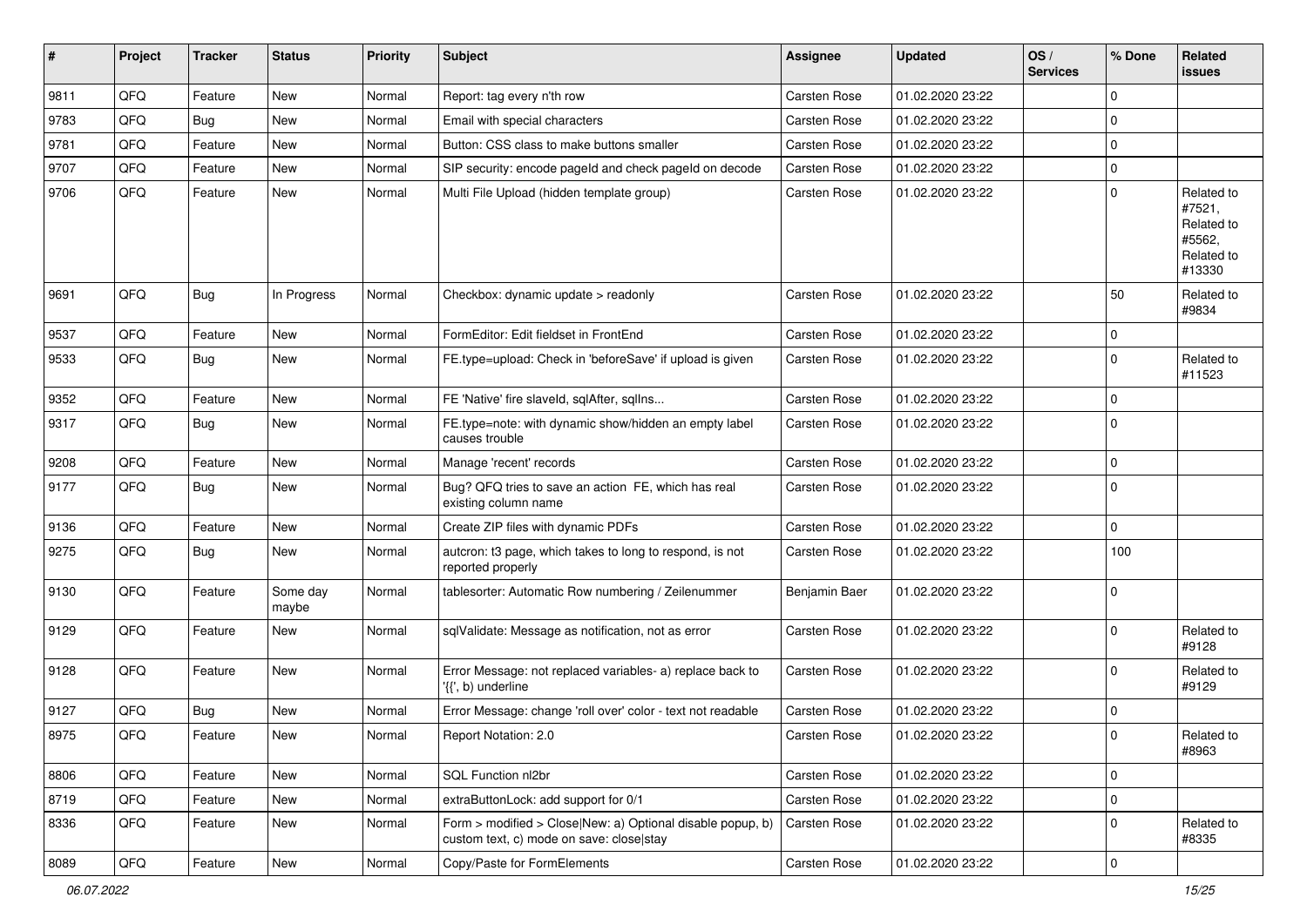| #    | Project | <b>Tracker</b> | <b>Status</b> | <b>Priority</b> | Subject                                                                                               | Assignee            | <b>Updated</b>   | OS/<br><b>Services</b> | % Done      | <b>Related</b><br><b>issues</b> |
|------|---------|----------------|---------------|-----------------|-------------------------------------------------------------------------------------------------------|---------------------|------------------|------------------------|-------------|---------------------------------|
| 8049 | QFQ     | <b>Bug</b>     | <b>New</b>    | Normal          | FE.type=note, column 'value': text moves some pixel to top<br>after save                              | <b>Carsten Rose</b> | 01.02.2020 23:22 |                        | $\Omega$    |                                 |
| 7924 | QFQ     | Feature        | New           | Normal          | Radio/Checkbox with Tooltip                                                                           | Carsten Rose        | 01.02.2020 23:22 |                        | $\mathbf 0$ |                                 |
| 7812 | QFQ     | Feature        | New           | Normal          | FE 'Subrecord' - new option 'subrecordShowFilter',<br>'subrecordPaging'                               | Carsten Rose        | 01.02.2020 23:22 |                        | $\mathbf 0$ |                                 |
| 7795 | QFQ     | Bug            | <b>New</b>    | Normal          | Readonly Form: Typeahead-Felder                                                                       | Carsten Rose        | 01.02.2020 23:22 |                        | $\Omega$    | Related to<br>#10640            |
| 7730 | QFQ     | Feature        | Priorize      | Normal          | SELECT Box: title in between                                                                          | Benjamin Baer       | 01.02.2020 23:22 |                        | $\Omega$    |                                 |
| 7685 | QFQ     | Bug            | New           | Normal          | Open FormElement from QFQ error message and save<br>modified record: error about missing {{formId:F}} | Carsten Rose        | 01.02.2020 23:22 |                        | $\mathbf 0$ |                                 |
| 7547 | QFQ     | Bug            | New           | Normal          | Error Message in afterSave: wrong parameter column<br>reported                                        | <b>Carsten Rose</b> | 01.02.2020 23:22 |                        | $\mathbf 0$ |                                 |
| 7524 | QFQ     | Bug            | <b>New</b>    | Normal          | QFQ throws a 'General Error' if 'fileadmin/protected/log/' is<br>not writeable                        | <b>Carsten Rose</b> | 01.02.2020 23:22 |                        | $\mathbf 0$ |                                 |
| 7520 | QFQ     | Feature        | <b>New</b>    | Normal          | QR Code:  AS _qr ( AS _link)                                                                          | <b>Carsten Rose</b> | 01.02.2020 23:22 |                        | $\mathbf 0$ |                                 |
| 7519 | QFQ     | Feature        | New           | Normal          | Select: Multi                                                                                         | <b>Carsten Rose</b> | 01.02.2020 23:22 |                        | $\Omega$    |                                 |
| 7513 | QFQ     | <b>Bug</b>     | <b>New</b>    | Normal          | Radios not correct aligned                                                                            | <b>Carsten Rose</b> | 01.02.2020 23:22 |                        | $\mathbf 0$ |                                 |
| 7512 | QFQ     | <b>Bug</b>     | <b>New</b>    | Normal          | FE: inputType=number >> 'pattern' is not respected                                                    | <b>Carsten Rose</b> | 01.02.2020 23:22 |                        | $\mathbf 0$ |                                 |
| 7109 | QFQ     | Feature        | New           | Normal          | Dynamic Updates: row/element hide                                                                     | Carsten Rose        | 01.02.2020 23:22 |                        | $\Omega$    | Has duplicate<br>#4081          |
| 7002 | QFQ     | Bug            | <b>New</b>    | Normal          | Dynamic Update: row does not disappear / appear                                                       | <b>Carsten Rose</b> | 01.02.2020 23:22 |                        | $\mathbf 0$ |                                 |
| 6250 | QFQ     | Feature        | In Progress   | Normal          | Enhance layout: a) Subrecord, b) Subrecord-Title                                                      | <b>Carsten Rose</b> | 01.02.2020 23:22 |                        | $\Omega$    | Related to<br>#5391             |
| 4082 | QFQ     | Feature        | <b>New</b>    | Normal          | Dynamic Update: modeSql - useful default                                                              | <b>Carsten Rose</b> | 01.02.2020 23:22 |                        | $\mathbf 0$ |                                 |
| 9602 | QFQ     | Feature        | New           | Normal          | Form definition as JSON                                                                               | Carsten Rose        | 01.02.2020 23:21 |                        | $\Omega$    | Related to<br>#9600             |
| 7683 | QFQ     | Feature        | New           | Normal          | Special column names in '{{ SELECT  AS _link }}' should<br>be detected                                | Carsten Rose        | 01.02.2020 23:21 |                        | $\Omega$    |                                 |
| 7681 | QFQ     | Feature        | <b>New</b>    | Normal          | Optional switch off 'check for modified record'                                                       | <b>Carsten Rose</b> | 01.02.2020 23:21 |                        | $\mathbf 0$ |                                 |
| 7574 | QFQ     | Bug            | New           | Normal          | Substitute error: form element not reported / dont parse<br>Form.note                                 | <b>Carsten Rose</b> | 01.02.2020 23:21 |                        | $\mathbf 0$ |                                 |
| 7521 | QFQ     | Feature        | New           | Normal          | TemplateGroup: fe.type=upload                                                                         | Carsten Rose        | 01.02.2020 23:21 |                        | 0           | Related to<br>#9706             |
| 7481 | QFQ     | Feature        | New           | Normal          | Detect 'BaseUrl' automatically                                                                        | Carsten Rose        | 01.02.2020 23:21 |                        | $\mathbf 0$ |                                 |
| 7342 | QFQ     | Feature        | <b>New</b>    | Normal          | add content = hide_this                                                                               | Carsten Rose        | 01.02.2020 23:21 |                        | $\mathbf 0$ |                                 |
| 7280 | QFQ     | Feature        | New           | Normal          | recently used table                                                                                   | Carsten Rose        | 01.02.2020 23:21 |                        | 0           |                                 |
| 7261 | QFQ     | <b>Bug</b>     | New           | Normal          | Report pathFilename for user without path, only the filename   Carsten Rose                           |                     | 01.02.2020 23:21 |                        | $\pmb{0}$   |                                 |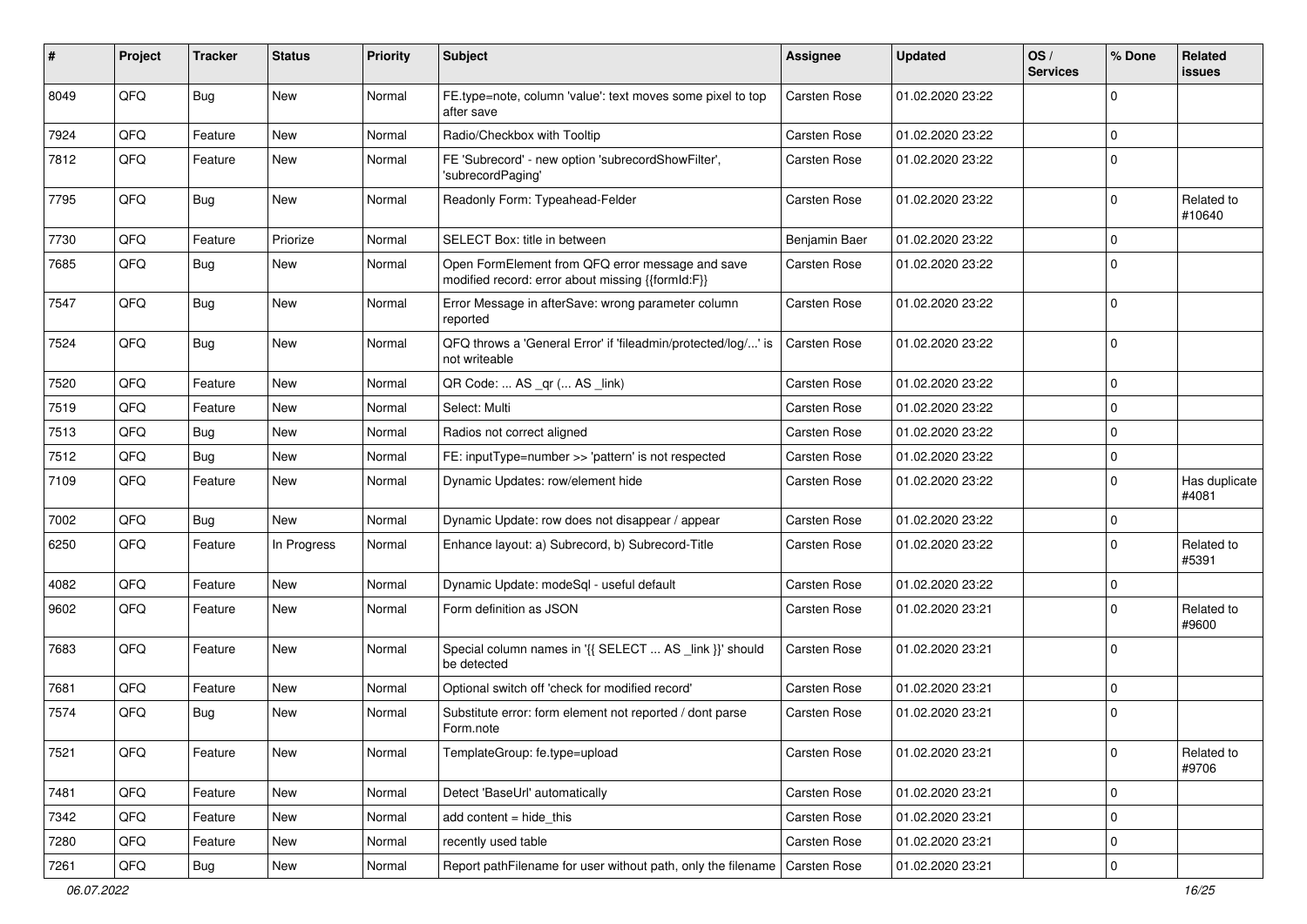| #    | Project | <b>Tracker</b> | <b>Status</b>     | <b>Priority</b> | <b>Subject</b>                                                                                                             | Assignee            | <b>Updated</b>   | OS/<br><b>Services</b> | % Done    | Related<br>issues                           |
|------|---------|----------------|-------------------|-----------------|----------------------------------------------------------------------------------------------------------------------------|---------------------|------------------|------------------------|-----------|---------------------------------------------|
| 7239 | QFQ     | Feature        | <b>New</b>        | Normal          | TinyMCE: html tag whitelist                                                                                                | <b>Carsten Rose</b> | 01.02.2020 23:21 |                        | $\Omega$  | Related to<br>#14320                        |
| 7219 | QFQ     | <b>Bug</b>     | <b>New</b>        | Normal          | typeSheadSql / typeAheadSqlPrefetch: change to curly<br>braces                                                             | Carsten Rose        | 01.02.2020 23:21 |                        | $\Omega$  |                                             |
| 7175 | QFQ     | Feature        | <b>New</b>        | Normal          | Upload: md5 hash as filename                                                                                               | Carsten Rose        | 01.02.2020 23:21 |                        | $\pmb{0}$ |                                             |
| 7119 | QFQ     | Feature        | <b>New</b>        | Normal          | Upload: scaleDownWidth, scaleDownHeight                                                                                    | <b>Carsten Rose</b> | 01.02.2020 23:21 |                        | $\Omega$  |                                             |
| 7102 | QFQ     | Feature        | <b>New</b>        | Normal          | Comment sign in report: '#' and '--'                                                                                       | Carsten Rose        | 01.02.2020 23:21 |                        | 0         |                                             |
| 7099 | QFQ     | Feature        | <b>New</b>        | Normal          | Redesign FormEditor                                                                                                        | <b>Carsten Rose</b> | 01.02.2020 23:21 |                        | 0         |                                             |
| 7014 | QFQ     | Bug            | <b>New</b>        | Normal          | Sending invalid emails succeeds when<br>debug.redirectAllMailTo is set                                                     | <b>Carsten Rose</b> | 01.02.2020 23:21 |                        | $\Omega$  |                                             |
| 6972 | QFQ     | Feature        | Some day<br>maybe | Normal          | Fabric Clipboard / cross browser tab                                                                                       | Benjamin Baer       | 01.02.2020 23:21 |                        | $\Omega$  |                                             |
| 6970 | QFQ     | Feature        | Some day<br>maybe | Normal          | tablesorter: default fuer 'sortReset' aendern von 'Ctrl' zu 'Alt'                                                          | Benjamin Baer       | 01.02.2020 23:21 |                        | $\Omega$  |                                             |
| 6912 | QFQ     | <b>Bug</b>     | <b>New</b>        | Normal          | error Message Var 'deadline' already set in SIP - in Form<br>with FE.value={{deadline:R:::{{deadlinePeriod:Y}}}}           | Carsten Rose        | 01.02.2020 23:21 |                        | $\Omega$  |                                             |
| 6855 | QFQ     | Feature        | <b>New</b>        | Normal          | With {{feUser:U}}!={{feUser:T}}: Save / Delete: only possible<br>with {{feUserSave:U}}='yes' and '{{feUserDelete:U}}='yes' | <b>Carsten Rose</b> | 01.02.2020 23:21 |                        | $\Omega$  |                                             |
| 6765 | QFQ     | Feature        | <b>New</b>        | Normal          | Moeglichkeit via QFQ eigene Logs zu schreiben                                                                              | <b>Carsten Rose</b> | 01.02.2020 23:21 |                        | 0         |                                             |
| 6677 | QFQ     | Bug            | <b>New</b>        | Normal          | Error message FE Action Element: no/wrong FE reference<br>who cause the problem.                                           | Carsten Rose        | 01.02.2020 23:21 |                        | $\Omega$  |                                             |
| 6594 | QFQ     | Feature        | New               | Normal          | Excel: on download, check if there is a valid sip                                                                          | Carsten Rose        | 01.02.2020 23:21 |                        | 0         |                                             |
| 6609 | QFQ     | Feature        | <b>New</b>        | Normal          | Formlet: JSON API erweitern                                                                                                | Carsten Rose        | 01.02.2020 23:21 |                        | 50        |                                             |
| 6483 | QFQ     | Bug            | New               | Normal          | R Store funktioniert nicht bei 'Report Notation' im FE                                                                     | Carsten Rose        | 01.02.2020 23:21 |                        | $\pmb{0}$ |                                             |
| 6462 | QFQ     | <b>Bug</b>     | <b>New</b>        | Normal          | File Upload: Nutzlose Fehlermeldung wenn Datei zu gross                                                                    | <b>Carsten Rose</b> | 01.02.2020 23:21 |                        | $\pmb{0}$ | Related to<br>#6139                         |
| 6437 | QFQ     | Feature        | <b>New</b>        | Normal          | Neuer Mode Button bei FormElementen                                                                                        | Carsten Rose        | 01.02.2020 23:21 |                        | $\Omega$  | Related to<br>#9668.<br>Blocked by<br>#9678 |
| 6292 | QFQ     | Feature        | <b>New</b>        | Normal          | Download: File speichern mit Hash aber original Filename in<br>der Datenbank vermerken fuer Downloads                      | <b>Carsten Rose</b> | 01.02.2020 23:21 |                        | $\Omega$  |                                             |
| 6289 | QFQ     | Feature        | <b>New</b>        | Normal          | Form: Log                                                                                                                  | Carsten Rose        | 01.02.2020 23:21 |                        | 0         |                                             |
| 5576 | QFQ     | <b>Bug</b>     | <b>New</b>        | Normal          | Using MySQL 'DROP' requires privilege - wich is not really<br>necessary.                                                   | Carsten Rose        | 01.02.2020 23:21 |                        | $\Omega$  |                                             |
| 5131 | QFQ     | Feature        | New               | Normal          | Activate Spin Gear ('wait/busy' indicator) via LINK attribute                                                              | Carsten Rose        | 01.02.2020 23:21 |                        | $\pmb{0}$ |                                             |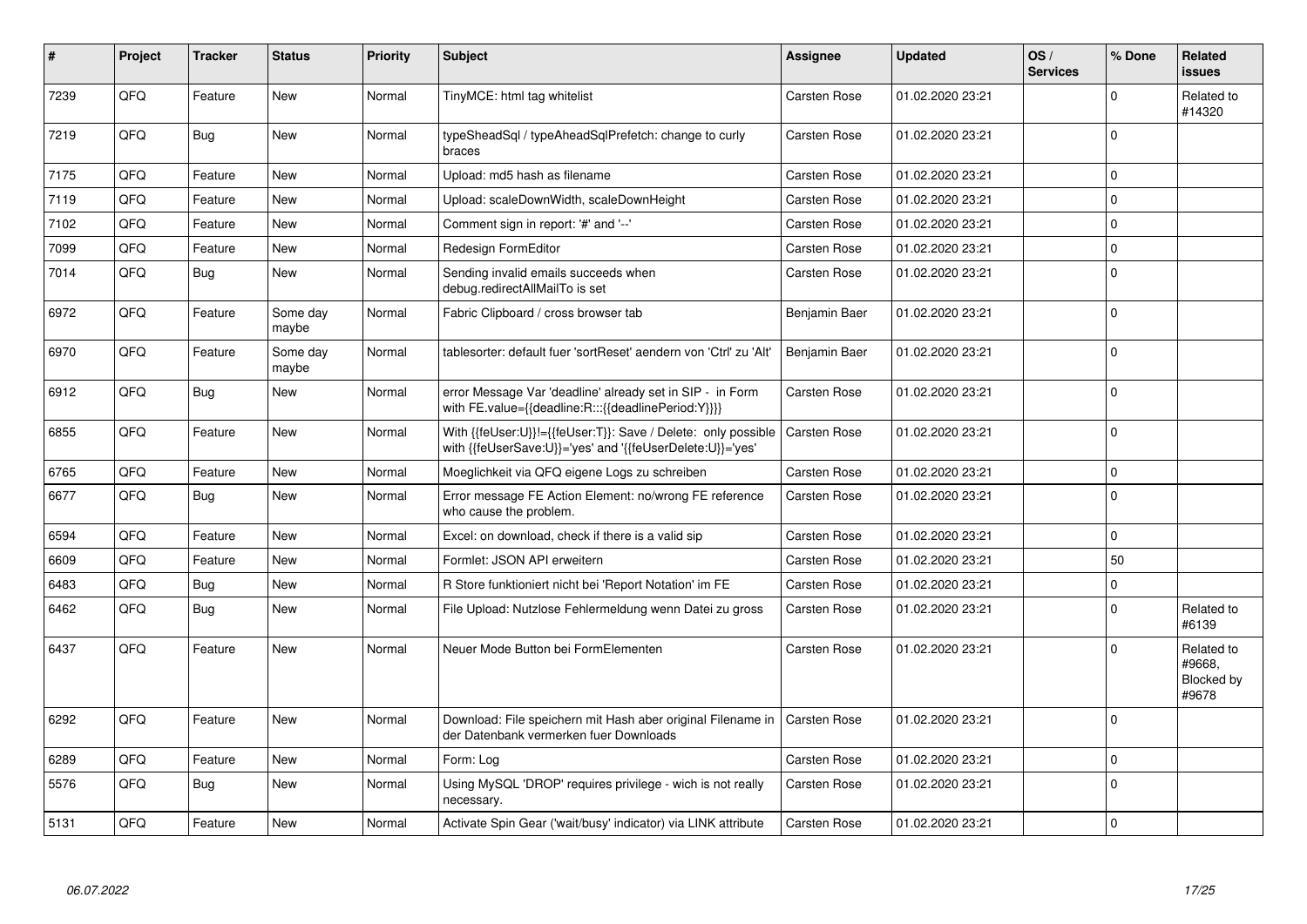| #    | Project | <b>Tracker</b> | <b>Status</b>     | <b>Priority</b> | <b>Subject</b>                                                                                                                                                | Assignee            | <b>Updated</b>   | OS/<br><b>Services</b> | % Done       | <b>Related</b><br><b>issues</b>                |
|------|---------|----------------|-------------------|-----------------|---------------------------------------------------------------------------------------------------------------------------------------------------------------|---------------------|------------------|------------------------|--------------|------------------------------------------------|
| 4250 | QFQ     | Feature        | New               | Normal          | AutoCron in QFQ via PHP                                                                                                                                       | <b>Carsten Rose</b> | 01.02.2020 23:21 |                        | $\Omega$     | Related to<br>#3292,<br>Related to<br>#3291    |
| 3547 | QFQ     | Bug            | <b>New</b>        | Normal          | FE of type 'note' causes writing of empty fields.                                                                                                             | Carsten Rose        | 01.02.2020 23:21 |                        | $\mathbf 0$  |                                                |
| 3504 | QFQ     | Feature        | New               | Normal          | Logging: welche Action FEs werden wann wie ausgefuehrt                                                                                                        | <b>Carsten Rose</b> | 01.02.2020 23:21 |                        | $\mathbf 0$  | Related to<br>#5458.<br>Related to<br>#4092    |
| 5892 | QFQ     | Feature        | Some day<br>maybe | Normal          | QFQ should use T3 API to manipulate FE GROUP<br>membership                                                                                                    |                     | 01.02.2020 23:20 |                        | $\Omega$     |                                                |
| 5480 | QFQ     | Feature        | Some day<br>maybe | Normal          | QFQ: Dokumentation mit Screenshots versehen                                                                                                                   | Carsten Rose        | 01.02.2020 23:20 |                        | $\Omega$     | Related to<br>#9879                            |
| 5452 | QFQ     | Feature        | Some day<br>maybe | Normal          | Thumbnails from PDF: bad quality                                                                                                                              |                     | 01.02.2020 23:20 |                        | $\mathbf 0$  |                                                |
| 4771 | QFQ     | Bug            | Some day<br>maybe | Normal          | qfq: select-down-values empty after save (edit-form for<br>program administrators)                                                                            | <b>Carsten Rose</b> | 01.02.2020 23:20 |                        | $\Omega$     | Related to<br>#4549, Has<br>duplicate<br>#4282 |
| 4719 | QFQ     | Feature        | Some day<br>maybe | Normal          | Custom Message in Client in case of 'Browser tab close,<br>modification will be lost'                                                                         |                     | 01.02.2020 23:20 |                        | $\Omega$     |                                                |
| 4659 | QFQ     | Bug            | Some day<br>maybe | Normal          | infoButtonExtra                                                                                                                                               | Carsten Rose        | 01.02.2020 23:20 |                        | $\Omega$     |                                                |
| 4650 | QFQ     | Feature        | Some day<br>maybe | Normal          | Convert html to doc/rtf                                                                                                                                       | <b>Carsten Rose</b> | 01.02.2020 23:20 |                        | $\Omega$     | Related to<br>#10704                           |
| 4640 | QFQ     | Feature        | Some day<br>maybe | Normal          | Rename System Forms                                                                                                                                           |                     | 01.02.2020 23:20 |                        | $\Omega$     |                                                |
| 4627 | QFQ     | Feature        | Some day<br>maybe | Normal          | dbupdate: all tables - check 'create', 'modified' if it is possible<br>to change to default 'CURRENT_TIMESTAMP' and modified<br>'ON UPDATE CURRENT_TIMESTAMP' |                     | 01.02.2020 23:20 |                        | $\Omega$     |                                                |
| 4626 | QFQ     | Feature        | Some day<br>maybe | Normal          | Mobile View: 'classBody=qfq-form-right' makes no sense                                                                                                        |                     | 01.02.2020 23:20 |                        | $\mathbf{0}$ |                                                |
| 4551 | QFQ     | Feature        | Some day<br>maybe | Normal          | Set 'pills' via dynamicUpdate to show/hide/disabled                                                                                                           |                     | 01.02.2020 23:20 |                        | $\Omega$     | Related to<br>#3752                            |
| 4549 | QFQ     | Bug            | Some day<br>maybe | Normal          | TemplateGroups: FE.type SELECT loose selected value<br>after save                                                                                             | <b>Carsten Rose</b> | 01.02.2020 23:20 |                        | $\Omega$     | Related to<br>#4548.<br>Related to<br>#4771    |
| 4546 | QFQ     | Bug            | Some day<br>maybe | Normal          | NH: SIP storage is destroyed                                                                                                                                  |                     | 01.02.2020 23:20 |                        | $\Omega$     |                                                |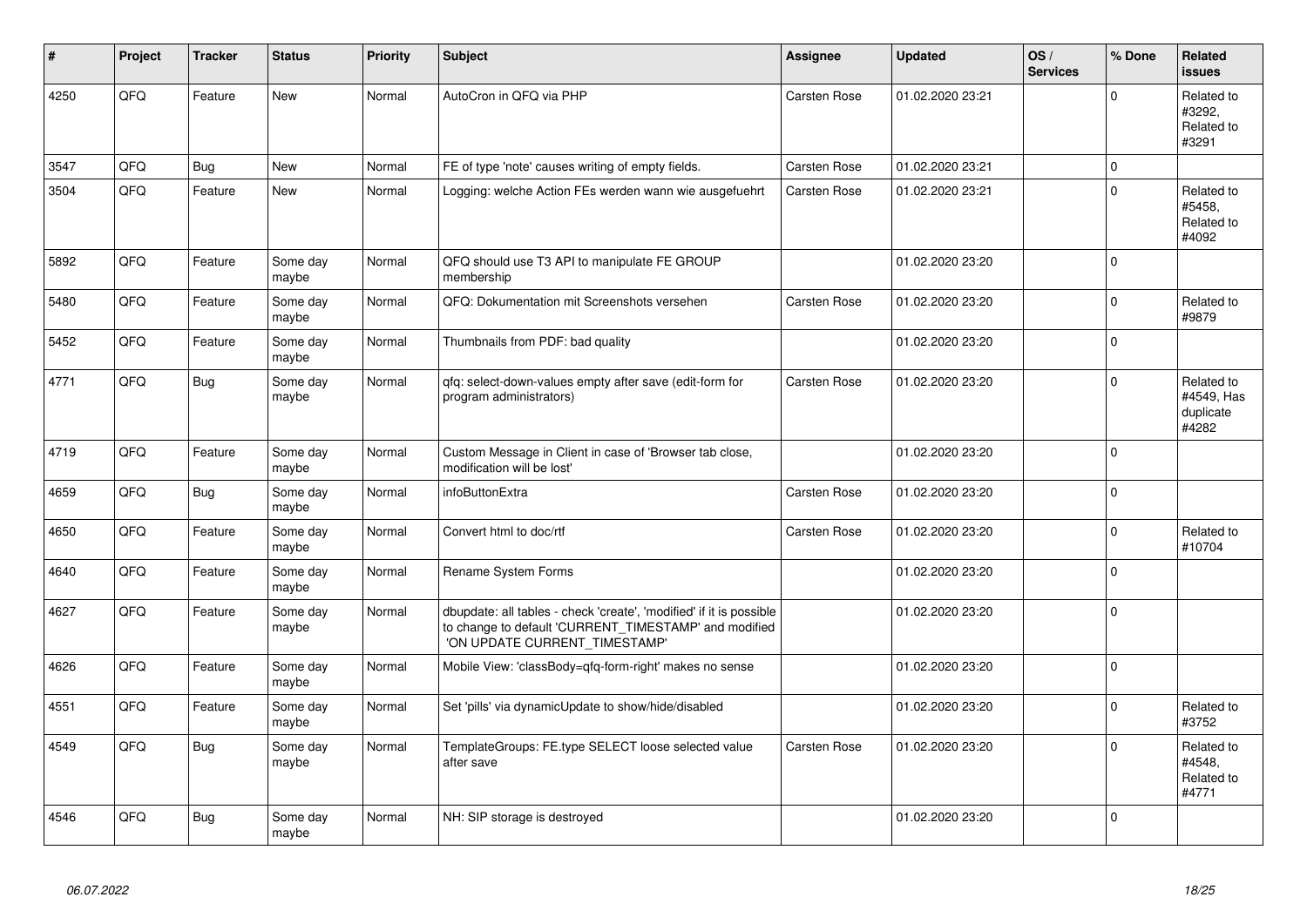| #    | Project | <b>Tracker</b> | <b>Status</b>     | <b>Priority</b> | <b>Subject</b>                                                                                  | <b>Assignee</b>     | <b>Updated</b>   | OS/<br><b>Services</b> | % Done      | <b>Related</b><br>issues                    |
|------|---------|----------------|-------------------|-----------------|-------------------------------------------------------------------------------------------------|---------------------|------------------|------------------------|-------------|---------------------------------------------|
| 4536 | QFQ     | Feature        | Some day<br>maybe | Normal          | FE upload: problem with delete if mutliple uploads an<br>FE.name="                              |                     | 01.02.2020 23:20 |                        | $\mathbf 0$ |                                             |
| 4446 | QFQ     | Feature        | Some day<br>maybe | Normal          | New FE get same feldContainerId as last modifed FE                                              |                     | 01.02.2020 23:20 |                        | $\mathbf 0$ |                                             |
| 4443 | QFQ     | Feature        | Some day<br>maybe | Normal          | Form: multiple secondary tables                                                                 |                     | 01.02.2020 23:20 |                        | $\mathbf 0$ |                                             |
| 4365 | QFQ     | Feature        | Some day<br>maybe | Normal          | Multi Language: new way of config                                                               | Carsten Rose        | 01.02.2020 23:20 |                        | 0           |                                             |
| 4343 | QFQ     | Feature        | Some day<br>maybe | Normal          | Link: Classifier to add 'attributes'                                                            | Carsten Rose        | 01.02.2020 23:20 |                        | $\mathbf 0$ | Related to<br>#14077                        |
| 7402 | QFQ     | <b>Bug</b>     | Some day<br>maybe | Normal          | thumbnail cache: outdated picture when permission denied<br>and permission resolved.            |                     | 01.02.2020 23:20 |                        | $\mathbf 0$ |                                             |
| 7101 | QFQ     | Bug            | Some day<br>maybe | Normal          | 'form' in SIP and 'report' - breaks                                                             |                     | 01.02.2020 23:20 |                        | $\Omega$    |                                             |
| 5851 | QFQ     | Feature        | Some day<br>maybe | Normal          | Queue System implementieren: MQTT, RabbitMQ                                                     |                     | 01.02.2020 23:20 |                        | 0           | Related to<br>#5715                         |
| 5850 | QFQ     | Feature        | Some day<br>maybe | Normal          | Deployment: In QFQ Doc best practice fuer zeitgemaesses<br>Deployment beschreiben               |                     | 01.02.2020 23:20 |                        | $\mathbf 0$ |                                             |
| 5665 | QFQ     | Feature        | Some day<br>maybe | Normal          | Versuch das '{{!' nicht mehr noetig ist.                                                        | <b>Carsten Rose</b> | 01.02.2020 23:20 |                        | $\mathbf 0$ | Related to<br>#7432,<br>Related to<br>#7434 |
| 5455 | QFQ     | Feature        | Some day<br>maybe | Normal          | Mail Redirects grld abhaengig                                                                   |                     | 01.02.2020 23:20 |                        | $\mathbf 0$ |                                             |
| 5428 | QFQ     | Feature        | Some day<br>maybe | Normal          | secure thumbnail: late render on access.                                                        | <b>Carsten Rose</b> | 01.02.2020 23:20 |                        | $\mathbf 0$ |                                             |
| 5342 | QFQ     | Feature        | Some day<br>maybe | Normal          | link - with HTML Attributes                                                                     |                     | 01.02.2020 23:20 |                        | $\mathbf 0$ | Related to<br>#14077                        |
| 5024 | QFQ     | Feature        | Some day<br>maybe | Normal          | Fabric: Generate PDF with edits                                                                 | Benjamin Baer       | 01.02.2020 23:20 |                        | $\Omega$    | Related to<br>#10704                        |
| 4816 | QFQ     | Feature        | Some day<br>maybe | Normal          | Templates for QFQ Reports (Tables, Radios, )                                                    |                     | 01.02.2020 23:20 |                        | $\mathbf 0$ |                                             |
| 4757 | QFQ     | Feature        | Some day<br>maybe | Normal          | Test subrecord: download links ok? Links ok?                                                    | <b>Carsten Rose</b> | 01.02.2020 23:20 |                        | $\mathbf 0$ |                                             |
| 4652 | QFQ     | Feature        | Some day<br>maybe | Normal          | UZH CD: Weiterleitung auf benutzerdefinierte 403/404 Seite                                      | Carsten Rose        | 01.02.2020 23:20 |                        | $\mathbf 0$ |                                             |
| 4651 | QFQ     | Bug            | Some day<br>maybe | Normal          | "Loading document" Modal wird angezeigt bei uzhcd type=2<br>Ansicht                             | Carsten Rose        | 01.02.2020 23:20 |                        | $\mathbf 0$ |                                             |
| 4454 | QFQ     | Bug            | Some day<br>maybe | Normal          | Required Elements: multiple elements in a row - whole row<br>marked if only one input is empty. | Benjamin Baer       | 01.02.2020 23:20 |                        | $\pmb{0}$   |                                             |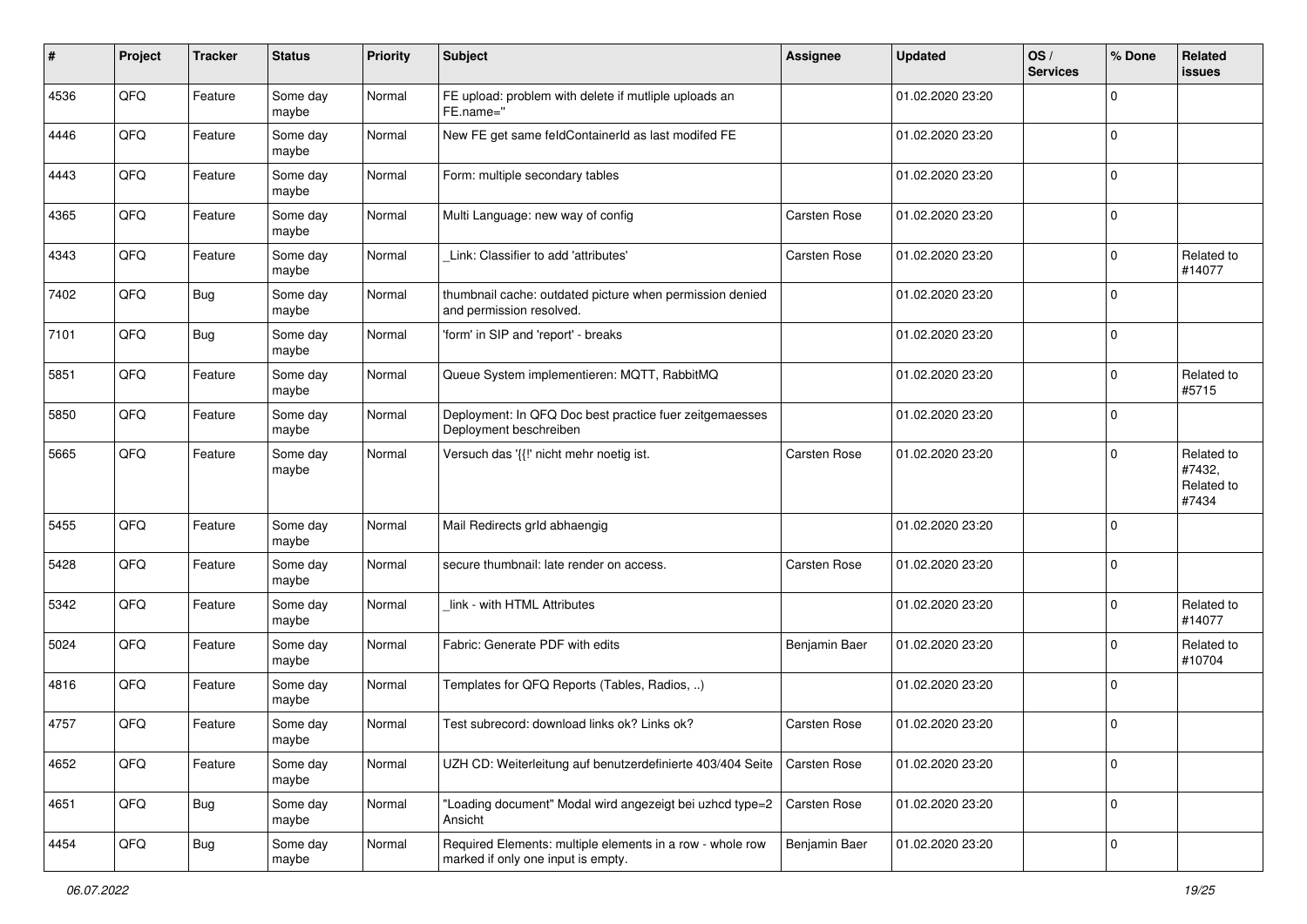| ∦    | Project | <b>Tracker</b> | <b>Status</b>     | <b>Priority</b> | <b>Subject</b>                                                                                                                                           | Assignee            | <b>Updated</b>   | OS/<br><b>Services</b> | % Done              | <b>Related</b><br><b>issues</b>             |
|------|---------|----------------|-------------------|-----------------|----------------------------------------------------------------------------------------------------------------------------------------------------------|---------------------|------------------|------------------------|---------------------|---------------------------------------------|
| 4439 | QFQ     | Feature        | Some day<br>maybe | Normal          | Log: report all actions fired by an FE Element, incl. the<br>original directive (slaveld, sqllnsert, )                                                   |                     | 01.02.2020 23:20 |                        | 0                   | Related to<br>#4432,<br>Related to<br>#5458 |
| 4435 | QFQ     | Feature        | Some day<br>maybe | Normal          | Report: striptags - specify allowed tags                                                                                                                 |                     | 01.02.2020 23:20 |                        | $\Omega$            |                                             |
| 4433 | QFQ     | Feature        | Some day<br>maybe | Normal          | Log when SIP will be destroyed by QFQ for any (security)<br>reason                                                                                       |                     | 01.02.2020 23:20 |                        | 0                   | Related to<br>#4432,<br>Related to<br>#5458 |
| 4398 | QFQ     | Bug            | Some day<br>maybe | Normal          | Typeahead: mouse click in a prefilled input opens a single<br>item dropdown with the current value - click on it seems to<br>set the value, not the key. | Benjamin Baer       | 01.02.2020 23:20 |                        | $\mathbf 0$         | Related to<br>#4457                         |
| 4330 | QFQ     | Feature        | Some day<br>maybe | Normal          | Error Message: report missing {{ / }} in sqlUpdate, sqlInsert,<br>sqlDelete, sqlAfter, sqlBefore in FE action elements.                                  | Carsten Rose        | 01.02.2020 23:20 |                        | $\mathbf 0$         |                                             |
| 4328 | QFQ     | <b>Bug</b>     | Some day<br>maybe | Normal          | Error Message: Show FE name/number on problems in FE                                                                                                     | <b>Carsten Rose</b> | 01.02.2020 23:20 |                        | $\mathbf 0$         |                                             |
| 1234 | QFQ     | Feature        | Some day<br>maybe | Normal          | QF: Record numbering: Im Grid soll in Spalte 1 optional die<br>laufende Nummer der Records angezeigt werden.                                             |                     | 01.02.2020 23:20 |                        | $\mathbf 0$         |                                             |
| 955  | QFQ     | Feature        | Some day<br>maybe | Normal          | QF: Notizen vor/nach dem Form                                                                                                                            |                     | 01.02.2020 23:20 |                        | $\mathbf{0}$        |                                             |
| 8056 | QFQ     | Feature        | Some day<br>maybe | Normal          | Termin Organisation (Reservation)                                                                                                                        |                     | 01.02.2020 23:19 |                        | $\mathbf 0$         | Related to<br>#8658                         |
| 7921 | QFQ     | Feature        | Some day<br>maybe | Normal          | Rest API Export: URL kuerzer machen                                                                                                                      |                     | 01.02.2020 23:19 |                        | $\mathbf 0$         |                                             |
| 7281 | QFQ     | Bug            | Some day<br>maybe | Normal          | Subrecords: on large screen separator line too short                                                                                                     |                     | 01.02.2020 23:19 |                        | 0                   |                                             |
| 8522 | QFQ     | Feature        | Some day<br>maybe | Normal          | build QFQ - npm warnings                                                                                                                                 | Benjamin Baer       | 01.02.2020 23:19 |                        | 50                  |                                             |
| 7100 | QFQ     | Feature        | Some day<br>maybe | Normal          | Download: log access, max downloads, time limit                                                                                                          |                     | 01.02.2020 23:19 |                        | $\mathbf 0$         |                                             |
| 6704 | QFQ     | Feature        | Some day<br>maybe | Normal          | Upload Mode: Bilder in Notizen rechts sollen aktuellen<br>Upload repräsentieren.                                                                         |                     | 01.02.2020 23:19 |                        | $\mathbf 0$         | Related to<br>#3264                         |
| 6084 | QFQ     | Feature        | Some day<br>maybe | Normal          | New escape type: 'D' - convert date                                                                                                                      |                     | 01.02.2020 23:19 |                        | $\mathbf 0$         |                                             |
| 5991 | QFQ     | <b>Bug</b>     | Some day<br>maybe | Normal          | URLs with ' ' or long parameter are problematic                                                                                                          | Carsten Rose        | 01.02.2020 23:19 |                        | 0                   |                                             |
| 5983 | QFQ     | Feature        | Some day<br>maybe | Normal          | Form Submit (save & update): normalize date/-time FE                                                                                                     | Carsten Rose        | 01.02.2020 23:19 |                        | $\mathsf{O}\xspace$ |                                             |
| 5923 | QFQ     | Feature        | Some day<br>maybe | Normal          | fillStoreSystemBySqlLate                                                                                                                                 |                     | 01.02.2020 23:19 |                        | $\mathbf 0$         |                                             |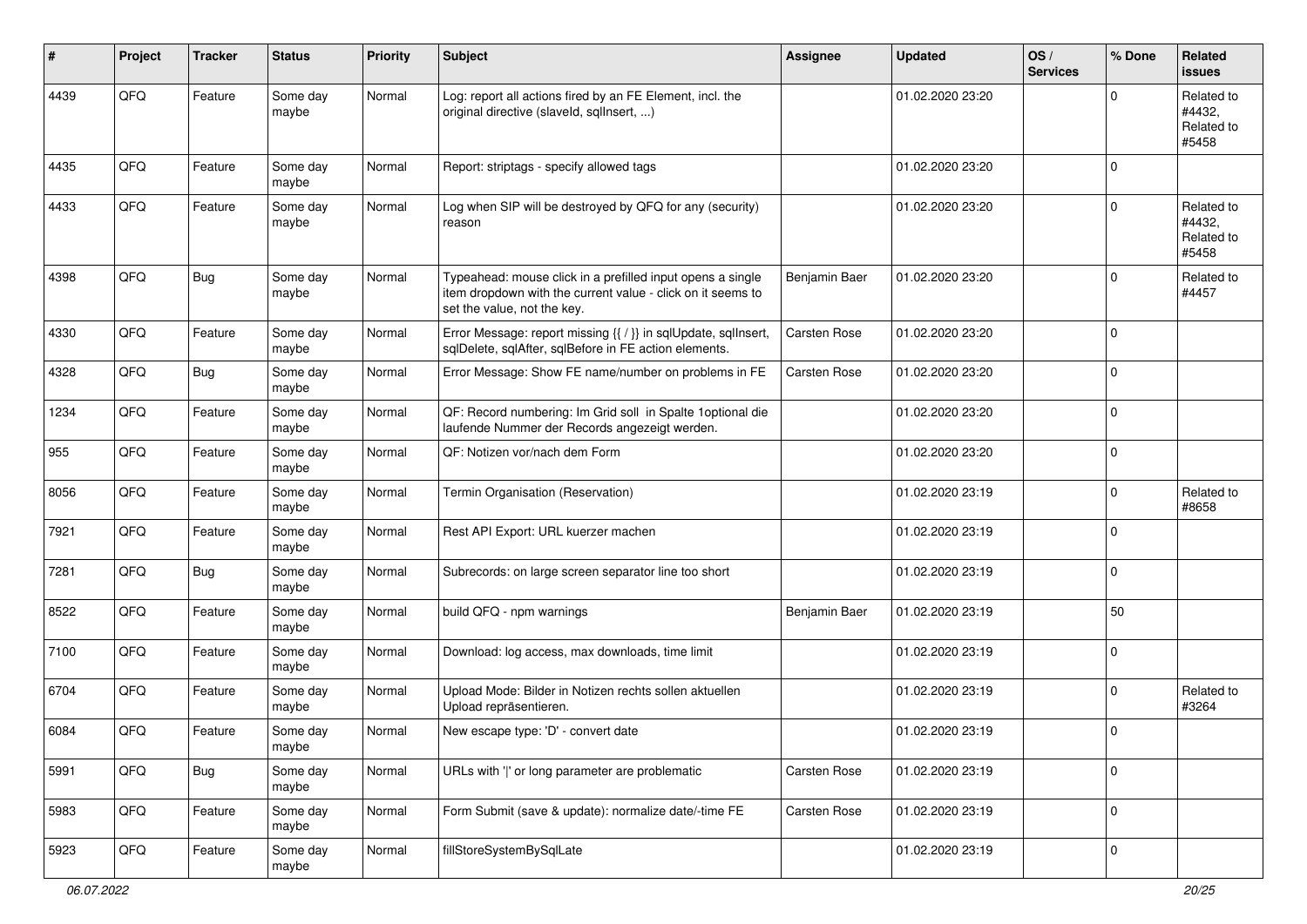| #    | Project | <b>Tracker</b> | <b>Status</b>     | <b>Priority</b> | <b>Subject</b>                                                                                                       | Assignee            | <b>Updated</b>   | OS/<br><b>Services</b> | % Done      | Related<br><b>issues</b> |
|------|---------|----------------|-------------------|-----------------|----------------------------------------------------------------------------------------------------------------------|---------------------|------------------|------------------------|-------------|--------------------------|
| 5895 | QFQ     | Feature        | Some day<br>maybe | Normal          | Tutorial: List of all QFQ Features                                                                                   |                     | 01.02.2020 23:19 |                        | $\Omega$    |                          |
| 5893 | QFQ     | Feature        | Some day<br>maybe | Normal          | Edit on double-click                                                                                                 |                     | 01.02.2020 23:19 |                        | $\mathbf 0$ | Related to<br>#5894      |
| 5877 | QFQ     | <b>Bug</b>     | Some day<br>maybe | Normal          | FE.type=note:bsColumn strange behaviour                                                                              |                     | 01.02.2020 23:19 |                        | $\Omega$    |                          |
| 5852 | QFQ     | Feature        | Some day<br>maybe | Normal          | Logging: mail.log / sql.log - im FE anzeigen und via AJAX<br>aktualisieren                                           | <b>Carsten Rose</b> | 01.02.2020 23:19 |                        | $\Omega$    | Related to<br>#5885      |
| 5805 | QFQ     | Feature        | Some day<br>maybe | Normal          | TypeAHead SQL value instead of key stored                                                                            |                     | 01.02.2020 23:19 |                        | $\mathbf 0$ | Related to<br>#5444      |
| 5768 | QFQ     | Bug            | Some day<br>maybe | Normal          | {{pageLanguage:T}}' missing if QFQ is called via api                                                                 | Carsten Rose        | 01.02.2020 23:19 |                        | $\Omega$    |                          |
| 5706 | QFQ     | <b>Bug</b>     | Some day<br>maybe | Normal          | upload: fileDestination needs to be sanatized                                                                        | <b>Carsten Rose</b> | 01.02.2020 23:19 |                        | $\Omega$    |                          |
| 5579 | QFQ     | Feature        | Some day<br>maybe | Normal          | Enhance Doc / Presentation: variable type 'link column type'                                                         | Carsten Rose        | 01.02.2020 23:19 |                        | $\mathbf 0$ |                          |
| 5557 | QFQ     | <b>Bug</b>     | Some dav<br>maybe | Normal          | Form load: STORE_RECORD filled, but should be empty                                                                  | Carsten Rose        | 01.02.2020 23:19 |                        | $\Omega$    |                          |
| 5389 | QFQ     | Feature        | Some day<br>maybe | Normal          | QFQ Design: Multline label / note                                                                                    | Benjamin Baer       | 01.02.2020 23:19 |                        | $\mathbf 0$ |                          |
| 5132 | QFQ     | Feature        | Some day<br>maybe | Normal          | Error Message sendmail missing attachment: more details                                                              | Carsten Rose        | 01.02.2020 23:19 |                        | $\Omega$    |                          |
| 5021 | QFQ     | <b>Bug</b>     | Some dav<br>maybe | Normal          | FE.typ=extra - during save displays error 'datum2' already<br>filled in STORE SIP - the value is stored nevertheless | Carsten Rose        | 01.02.2020 23:19 |                        | $\Omega$    | Related to<br>#3875      |
| 4872 | QFQ     | Feature        | Some day<br>maybe | Normal          | Fields of Typo3 page available in STORE TYPO3                                                                        | Carsten Rose        | 01.02.2020 23:19 |                        | $\mathbf 0$ |                          |
| 4869 | QFQ     | Feature        | Some day<br>maybe | Normal          | Dynamic Update (show, hide, readonly?, required?) for<br><b>Template Group Elements</b>                              | Carsten Rose        | 01.02.2020 23:19 |                        | $\Omega$    | Related to<br>#4865      |
| 4606 | QFQ     | Feature        | Some day<br>maybe | Normal          | link: qualifier to render bootstrap button                                                                           | Carsten Rose        | 01.02.2020 23:19 |                        | $\mathbf 0$ |                          |
| 4583 | QFQ     | <b>Bug</b>     | Some day<br>maybe | Normal          | Dynamic Update bei TypeAhead Feldern                                                                                 | <b>Carsten Rose</b> | 01.02.2020 23:19 |                        | $\mathbf 0$ |                          |
| 4528 | QFQ     | <b>Bug</b>     | Some dav<br>maybe | Normal          | extraButtonLock mit SQLAhead Bug                                                                                     | Carsten Rose        | 01.02.2020 23:19 |                        | $\mathbf 0$ |                          |
| 4092 | QFQ     | Bug            | Some day<br>maybe | Normal          | 1) Logging verbessern wann welches FE warum<br>ausgefuehrt wird, 2) Documentation: Best Practice Template<br>Group   | Carsten Rose        | 01.02.2020 23:19 |                        | $\mathbf 0$ | Related to<br>#3504      |
| 3613 | QFQ     | <b>Bug</b>     | Some day<br>maybe | Normal          | note /note unchecked -> note div (col-md) wird weiterhin<br>gerendert                                                | Elias Villiger      | 01.02.2020 23:19 |                        | 100         |                          |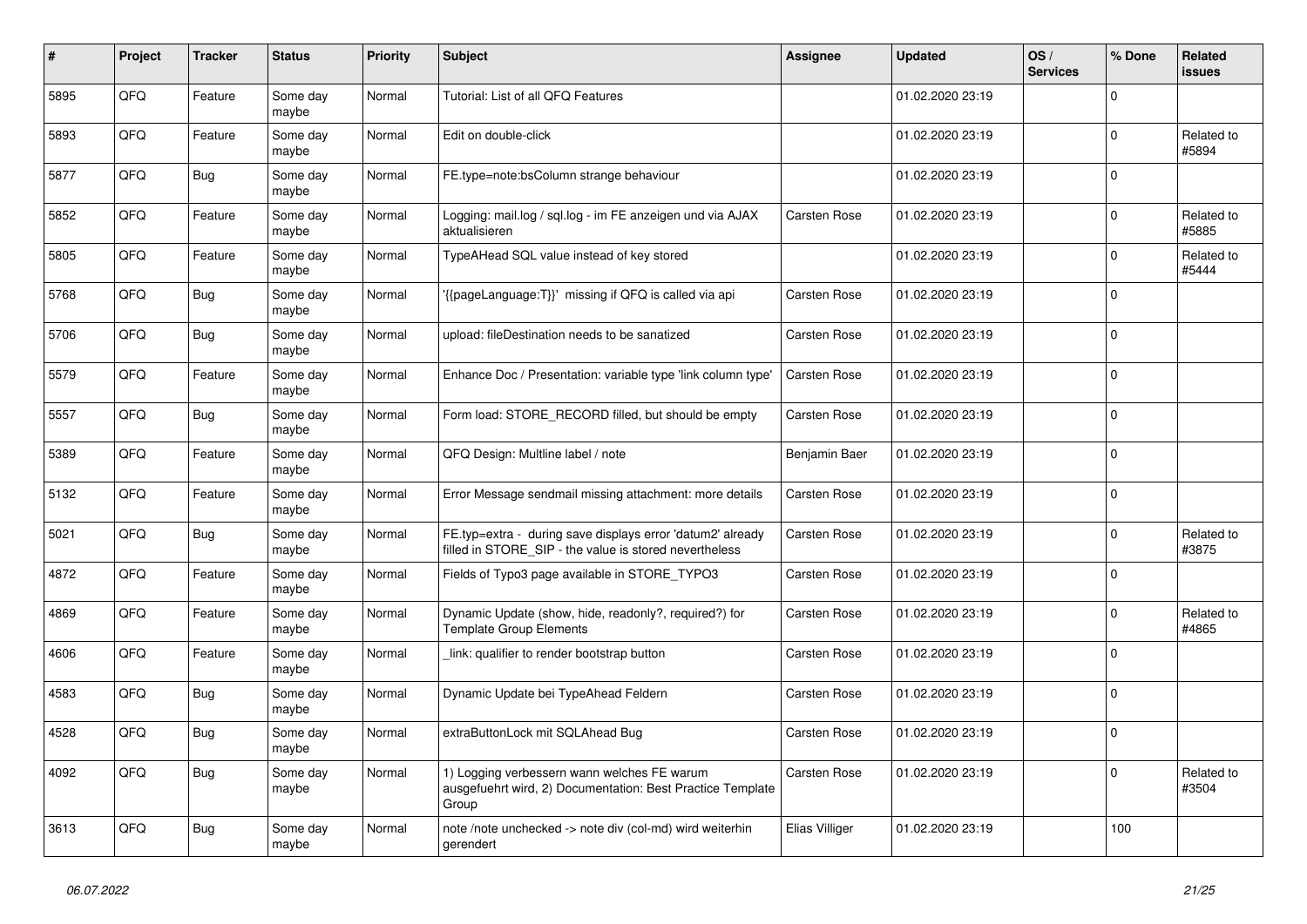| ∦     | Project        | <b>Tracker</b> | <b>Status</b>     | <b>Priority</b> | Subject                                                                                           | Assignee            | <b>Updated</b>   | OS/<br><b>Services</b> | % Done      | Related<br><b>issues</b>   |
|-------|----------------|----------------|-------------------|-----------------|---------------------------------------------------------------------------------------------------|---------------------|------------------|------------------------|-------------|----------------------------|
| 9968  | QFQ            | Feature        | Priorize          | Normal          | Tooltip in Links for Developer                                                                    | Carsten Rose        | 01.02.2020 23:17 |                        | $\Omega$    |                            |
| 8277  | QFQ            | Feature        | Priorize          | Normal          | fe.parameter.default=                                                                             | Carsten Rose        | 01.02.2020 23:17 |                        | $\mathbf 0$ | Related to<br>#8113        |
| 9928  | QFQ            | Feature        | Priorize          | Normal          | SpecialColumnName: a) Deprecated: ' AS "_+tag " ', b)<br>New: ' AS "_ <tag1><tag2>"</tag2></tag1> | Carsten Rose        | 01.02.2020 23:17 |                        | $\mathbf 0$ | Related to<br>#9929        |
| 10014 | QFQ            | Feature        | <b>New</b>        | Normal          | Manual.rst: describe behaviour and process order of<br>fillStoreVar, slaveId, sqlBefore,          | Carsten Rose        | 01.02.2020 22:31 |                        | $\Omega$    |                            |
| 9898  | QFQ            | Bug            | Feedback          | Normal          | Formular trotz Timeout gespeichert                                                                | Benjamin Baer       | 01.02.2020 15:56 |                        | $\mathbf 0$ |                            |
| 9855  | QFQ            | Bug            | <b>New</b>        | Normal          | <b>Required Check</b>                                                                             |                     | 01.02.2020 15:56 |                        | $\mathbf 0$ |                            |
| 9773  | QFQ            | Bug            | New               | Normal          | form.parameter.formModeGlobal=requiredOff                                                         | <b>Carsten Rose</b> | 01.02.2020 15:56 |                        | $\mathbf 0$ |                            |
| 9535  | QFQ            | Bug            | Feedback          | Normal          | Report:  AS '_vertical' - column to wide - vertical >> rot45,<br>rot90                            | Benjamin Baer       | 01.02.2020 15:56 |                        | $\mathbf 0$ |                            |
| 9024  | QFQ            | Bug            | Some day<br>maybe | Normal          | QFQ Einarbeitung                                                                                  |                     | 01.02.2020 15:56 |                        | $\mathbf 0$ |                            |
| 2643  | QFQ            | <b>Bug</b>     | Some day<br>maybe | Normal          | Zend / PHP Webinars anschauen                                                                     | Carsten Rose        | 01.02.2020 15:56 |                        | $\mathbf 0$ |                            |
| 9983  | QFQ            | Feature        | <b>New</b>        | Normal          | Report Notation: new keyword 'range'                                                              | Carsten Rose        | 01.02.2020 15:55 |                        | $\mathbf 0$ |                            |
| 9975  | QFQ            | Bug            | Priorize          | Normal          | Dropdown Menu: 'r:3' broken                                                                       | <b>Carsten Rose</b> | 01.02.2020 10:13 |                        | 0           |                            |
| 9947  | QFQ            | Bug            | Priorize          | Normal          | Unwanted error message if missing 'typeAheadSqlPrefetch'                                          | Carsten Rose        | 01.02.2020 10:13 |                        | $\mathbf 0$ |                            |
| 9900  | QFQ            | Feature        | Priorize          | Normal          | Generic API Call: tt-content record >> JSON                                                       | Carsten Rose        | 01.02.2020 10:13 |                        | $\mathbf 0$ |                            |
| 9862  | QFQ            | Bug            | Priorize          | Normal          | Failed writing to sql mail qfq.log should throw an exception                                      | Carsten Rose        | 01.02.2020 10:13 |                        | $\mathbf 0$ |                            |
| 8585  | QFQ            | Feature        | Priorize          | Normal          | Enhance Error message for 'unknown form'                                                          | Carsten Rose        | 01.02.2020 10:13 |                        | $\mathbf 0$ |                            |
| 8584  | QFQ            | Feature        | Priorize          | Normal          | FE 'Action' - never assign to Container (except Template<br>Group)                                | Carsten Rose        | 01.02.2020 10:13 |                        | $\mathbf 0$ |                            |
| 8037  | QFQ            | Bug            | Priorize          | Normal          | FE.type=upload (advanced mode): {{slaveld:V}} missing<br>during dynamic update                    | Carsten Rose        | 01.02.2020 10:13 |                        | $\mathbf 0$ |                            |
| 8034  | QFQ            | Feature        | Priorize          | Normal          | FormElement 'data': 22.22.2222 should not be accepted                                             | Carsten Rose        | 01.02.2020 10:13 |                        | $\mathbf 0$ |                            |
| 7656  | QFQ            | Bug            | Priorize          | Normal          | FE with required, 'pattern' and 'extraButtonLock': always<br>complain about missing value         | Carsten Rose        | 01.02.2020 10:13 |                        | $\mathbf 0$ |                            |
| 7630  | QFQ            | Feature        | Priorize          | Normal          | detailed error message for simple upload                                                          | Carsten Rose        | 01.02.2020 10:13 |                        | $\mathbf 0$ |                            |
| 7616  | QFO            | Bug            | Priorize          | Normal          | Selectlist with Enum & Dynamic Update                                                             | Carsten Rose        | 01.02.2020 10:13 |                        | l 0         |                            |
| 7522  | QFQ            | Feature        | Priorize          | Normal          | Inserting default index.html to folder (Avoid Apache<br>Indexing)                                 | Carsten Rose        | 01.02.2020 10:13 |                        | $\mathbf 0$ |                            |
| 7290  | QFQ            | Feature        | Priorize          | Normal          | FormEditor: title as textarea if LEN(title)>60                                                    | Carsten Rose        | 01.02.2020 10:13 |                        | $\mathbf 0$ | <b>Blocked by</b><br>#7682 |
| 7217  | $\mathsf{QFQ}$ | Feature        | Priorize          | Normal          | Download: notice User if `_sip=?` is missing                                                      | Carsten Rose        | 01.02.2020 10:13 |                        | $\mathbf 0$ |                            |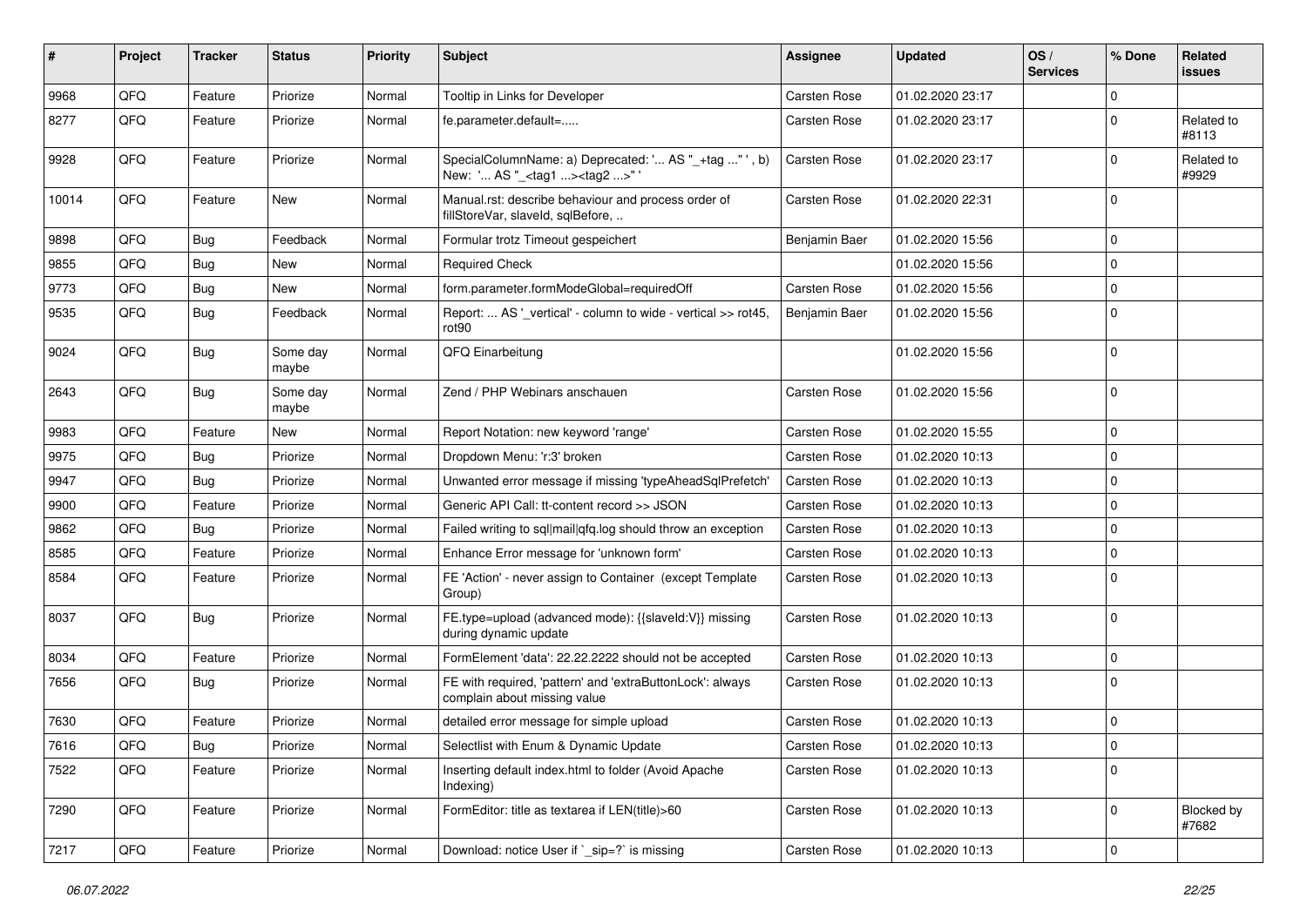| #    | Project | <b>Tracker</b> | <b>Status</b>     | <b>Priority</b> | <b>Subject</b>                                                                                                                        | Assignee            | <b>Updated</b>   | OS/<br><b>Services</b> | % Done         | <b>Related</b><br><b>issues</b>             |
|------|---------|----------------|-------------------|-----------------|---------------------------------------------------------------------------------------------------------------------------------------|---------------------|------------------|------------------------|----------------|---------------------------------------------|
| 6998 | QFQ     | Feature        | Priorize          | Normal          | Form: with debug=on show column information as tooltip of<br>column label                                                             | Carsten Rose        | 01.02.2020 10:13 |                        | $\Omega$       |                                             |
| 6574 | QFQ     | <b>Bug</b>     | Priorize          | Normal          | qfq.log: Fehlermeldung wurde angezeigt, aber nicht geloggt                                                                            | Carsten Rose        | 01.02.2020 10:13 |                        | 0              |                                             |
| 5942 | QFQ     | Feature        | Priorize          | Normal          | 'L' and 'type': append to links, generate via '_link' by using<br>'u:' .                                                              | Carsten Rose        | 01.02.2020 10:13 |                        | $\Omega$       |                                             |
| 3782 | QFQ     | Bug            | Priorize          | Normal          | Bei fehlerhafter Eingabe (z.B. Datum) sollte das erwartete<br>Format angezeigt werden                                                 | Carsten Rose        | 01.02.2020 10:13 |                        | $\Omega$       |                                             |
| 7920 | QFQ     | Feature        | <b>New</b>        | Normal          | FE: Syntax Highlight, Zeinlenumbruch                                                                                                  | Carsten Rose        | 01.02.2020 10:03 |                        | $\Omega$       |                                             |
| 5782 | QFQ     | Feature        | <b>New</b>        | Normal          | NextCloud API                                                                                                                         | <b>Carsten Rose</b> | 01.02.2020 10:02 |                        | $\Omega$       |                                             |
| 7660 | QFQ     | Feature        | <b>New</b>        | Normal          | IMAP: import mails to DB, move / delete mails                                                                                         | <b>Carsten Rose</b> | 01.02.2020 09:52 |                        | $\Omega$       |                                             |
| 9927 | QFQ     | Feature        | <b>New</b>        | Normal          | QFQ Update: a) Update nur machen wenn BE User<br>eingeloggt ist., b) Bei Fehler genaue Meldung welcher<br>Updateschritt Probleme hat. | Carsten Rose        | 22.01.2020 12:59 |                        | $\Omega$       |                                             |
| 9853 | QFQ     | Feature        | <b>New</b>        | Normal          | Check das SQL / QFQ / Mail Logfile geschrieben wird                                                                                   |                     | 09.01.2020 11:15 |                        | $\Omega$       |                                             |
| 9777 | QFQ     | Feature        | <b>New</b>        | Normal          | Logging QFQ Variables                                                                                                                 | Carsten Rose        | 16.12.2019 17:17 |                        | 0              |                                             |
| 8702 | QFQ     | Feature        | New               | Normal          | Load Record which is locked: missing user info                                                                                        | Carsten Rose        | 11.12.2019 16:16 |                        | $\Omega$       | Related to<br>#9789                         |
| 7480 | QFQ     | Feature        | <b>New</b>        | Normal          | Record History (Undo / Redo)                                                                                                          | Carsten Rose        | 11.12.2019 16:16 |                        | $\overline{0}$ | Related to<br>#2361                         |
| 6602 | QFQ     | Feature        | New               | Normal          | Formlet: in Report auf Mausklick ein mini-form oeffnen                                                                                | Carsten Rose        | 11.12.2019 16:16 |                        | 0              |                                             |
| 4756 | QFQ     | <b>Bug</b>     | New               | Normal          | Form dirty even nothing changes                                                                                                       | Carsten Rose        | 11.12.2019 16:16 |                        | 0              |                                             |
| 4023 | QFQ     | Feature        | <b>New</b>        | Normal          | prepared statements - FE action: salveld, sqllnsert,<br>sqlUpdate, sqlDelete, sqlBefore, sqlAfter                                     | <b>Carsten Rose</b> | 11.12.2019 16:15 |                        | $\Omega$       |                                             |
| 2361 | QFQ     | Feature        | <b>New</b>        | Normal          | Logging wer/wann/wo welches Formular aufgerufen hat                                                                                   | Carsten Rose        | 11.12.2019 16:15 |                        | $\Omega$       | Related to<br>#4432,<br>Related to<br>#7480 |
| 3267 | QFQ     | Feature        | Some day<br>maybe | Normal          | 2 Forms auf einer Seite: real + Read only                                                                                             | Carsten Rose        | 11.12.2019 16:03 |                        | $\Omega$       |                                             |
| 3216 | QFQ     | Feature        | Some day<br>maybe | Normal          | dynamic update für checkbox label2                                                                                                    | <b>Carsten Rose</b> | 11.12.2019 16:03 |                        | <sup>0</sup>   | Related to<br>#2081                         |
| 3130 | QFQ     | Bug            | Some day<br>maybe | Normal          | Debug Info's nicht korrekt nach 'New > Save'.                                                                                         | Carsten Rose        | 11.12.2019 16:03 |                        | 0              | Related to<br>#3253                         |
| 2995 | QFQ     | Feature        | Some day<br>maybe | Normal          | Dropdown JQuery Plugin: 'chosen' - Moeglichkeit um Select<br>Listen mehr Funktion zu geben. Kein Bootstrap noetig.                    | <b>Carsten Rose</b> | 11.12.2019 16:03 |                        | 0              |                                             |
| 2950 | QFQ     | Feature        | Some day<br>maybe | Normal          | Inhalt QFQ Records als File                                                                                                           |                     | 11.12.2019 16:03 |                        | 0              |                                             |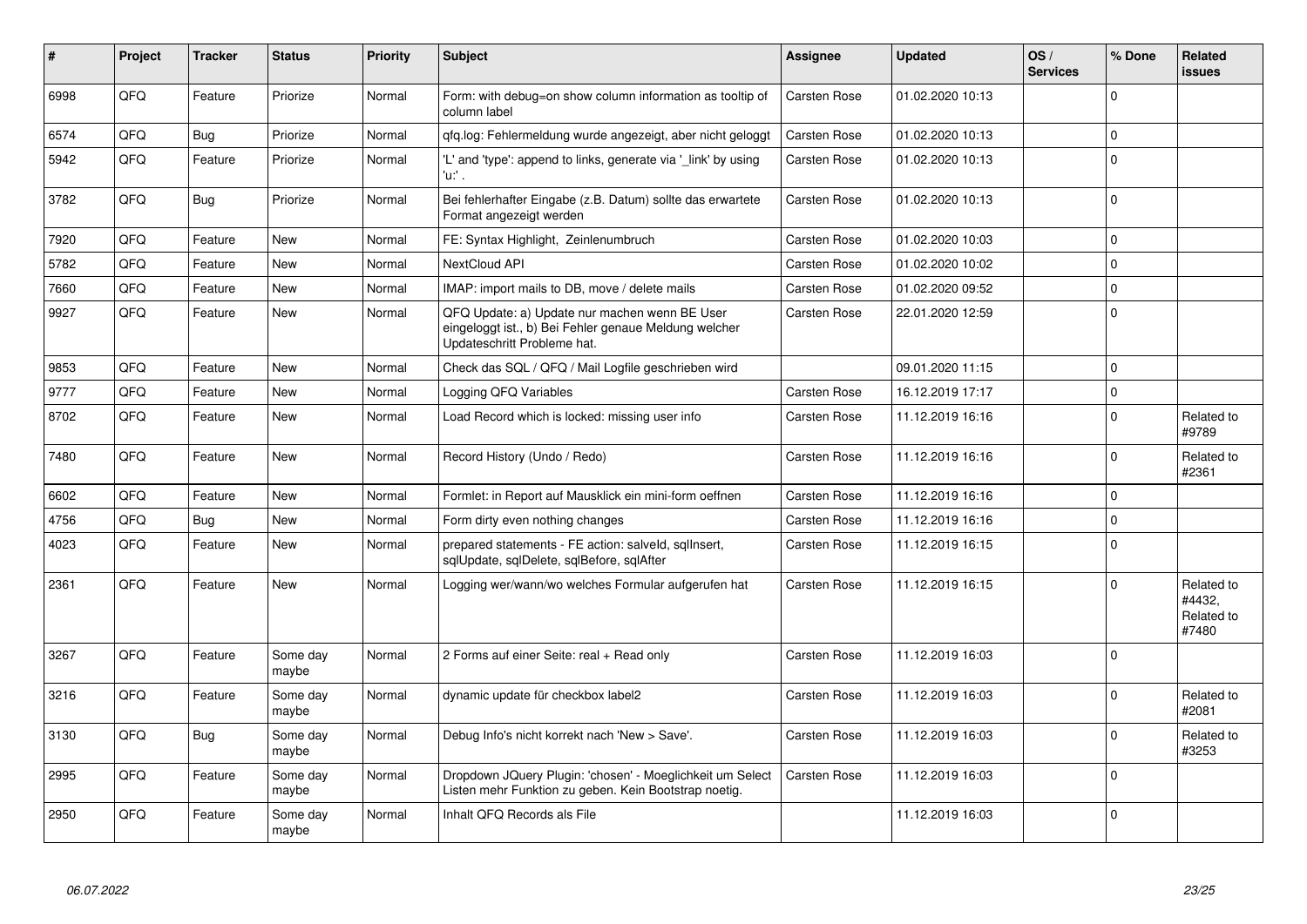| $\sharp$ | Project | <b>Tracker</b> | <b>Status</b>     | <b>Priority</b> | <b>Subject</b>                                                                             | <b>Assignee</b>     | <b>Updated</b>   | OS/<br><b>Services</b> | % Done              | <b>Related</b><br>issues                    |
|----------|---------|----------------|-------------------|-----------------|--------------------------------------------------------------------------------------------|---------------------|------------------|------------------------|---------------------|---------------------------------------------|
| 2084     | QFQ     | Feature        | Some day<br>maybe | Normal          | Mailto mit encryption: Subrecord                                                           | Carsten Rose        | 11.12.2019 16:03 |                        | $\mathbf 0$         | Related to<br>#2082                         |
| 2063     | QFQ     | <b>Bug</b>     | Some day<br>maybe | Normal          | Pills auf 'inaktiv' setzen falls keine Element auf dem Pill<br>sichtbar sind.              | Benjamin Baer       | 11.12.2019 16:03 |                        | $\mathbf 0$         | Related to<br>#3752                         |
| 1946     | QFQ     | Feature        | Some day<br>maybe | Normal          | Kontrolle ob der ReadOnly Modus bei den<br>Formularelementen korrekt implementiert ist     | Carsten Rose        | 11.12.2019 16:03 |                        | 0                   |                                             |
| 1635     | QFQ     | Feature        | Some day<br>maybe | Normal          | QFQ Extension content record: weitere Optionen<br>einblenden.                              | Carsten Rose        | 11.12.2019 16:03 |                        | 0                   |                                             |
| 1510     | QFQ     | Feature        | Some day<br>maybe | Normal          | jquery von google laden, falls das nicht geht lokal                                        |                     | 11.12.2019 16:03 |                        | $\mathbf 0$         |                                             |
| 1253     | QFQ     | Feature        | Some day<br>maybe | Normal          | QF: Colorpicker                                                                            |                     | 11.12.2019 16:03 |                        | $\mathbf 0$         |                                             |
| 1251     | QFQ     | Feature        | Some day<br>maybe | Normal          | QF: Combo                                                                                  |                     | 11.12.2019 16:03 |                        | $\mathbf 0$         |                                             |
| 1623     | QFQ     | Feature        | Some day<br>maybe | Normal          | RealURL                                                                                    |                     | 11.12.2019 16:03 |                        | $30\,$              |                                             |
| 4293     | QFQ     | <b>Bug</b>     | Some day<br>maybe | Normal          | Download broken if token 'd:' is missing - but no error<br>message                         | <b>Carsten Rose</b> | 11.12.2019 16:03 |                        | $\mathbf 0$         | Related to<br>#7514                         |
| 4259     | QFQ     | Feature        | Some day<br>maybe | Normal          | Instant trigger a cron job                                                                 | Carsten Rose        | 11.12.2019 16:03 |                        | $\mathbf 0$         |                                             |
| 4197     | QFQ     | Feature        | Some day<br>maybe | Normal          | Unit Test fuer JSON Stream von QuickFormQuery.php ><br>doForm()                            | <b>Carsten Rose</b> | 11.12.2019 16:03 |                        | $\mathbf 0$         |                                             |
| 4138     | QFQ     | Bug            | Some day<br>maybe | Normal          | style fehlt                                                                                |                     | 11.12.2019 16:03 |                        | $\mathbf 0$         |                                             |
| 4122     | QFQ     | <b>Bug</b>     | Some day<br>maybe | Normal          | file: Render Mode hat keinen Effekt                                                        |                     | 11.12.2019 16:03 |                        | $\mathsf{O}\xspace$ |                                             |
| 4027     | QFQ     | Feature        | Some day<br>maybe | Normal          | Missing: orange 'check' / 'bullet'                                                         |                     | 11.12.2019 16:03 |                        | 0                   |                                             |
| 4026     | QFQ     | Feature        | Some day<br>maybe | Normal          | sqlLog.sql: log number of FE.id                                                            | <b>Carsten Rose</b> | 11.12.2019 16:03 |                        | 0                   | Related to<br>#5458                         |
| 4008     | QFQ     | Bug            | Some day<br>maybe | Normal          | FormElemen.type=sendmail: wrong 'TO' if 'real<br>name <rea@mail.to>' is used</rea@mail.to> | <b>Carsten Rose</b> | 11.12.2019 16:03 |                        | $\mathbf 0$         |                                             |
| 3991     | QFQ     | Feature        | Some day<br>maybe | Normal          | report: Columnname '_skipWrap' skips 'fbeg', 'fend'                                        | <b>Carsten Rose</b> | 11.12.2019 16:03 |                        | $\mathbf 0$         |                                             |
| 3947     | QFQ     | Feature        | Some day<br>maybe | Normal          | Attack detectect: logout current user                                                      | Carsten Rose        | 11.12.2019 16:03 |                        | $\mathbf 0$         | Related to<br>#5458,<br>Related to<br>#6299 |
| 3942     | QFQ     | Feature        | Some day<br>maybe | Normal          | Action Elemente: neu generierte IDs via FE weitergeben                                     | Carsten Rose        | 11.12.2019 16:03 |                        | $\mathsf{O}\xspace$ | Related to<br>#3941                         |